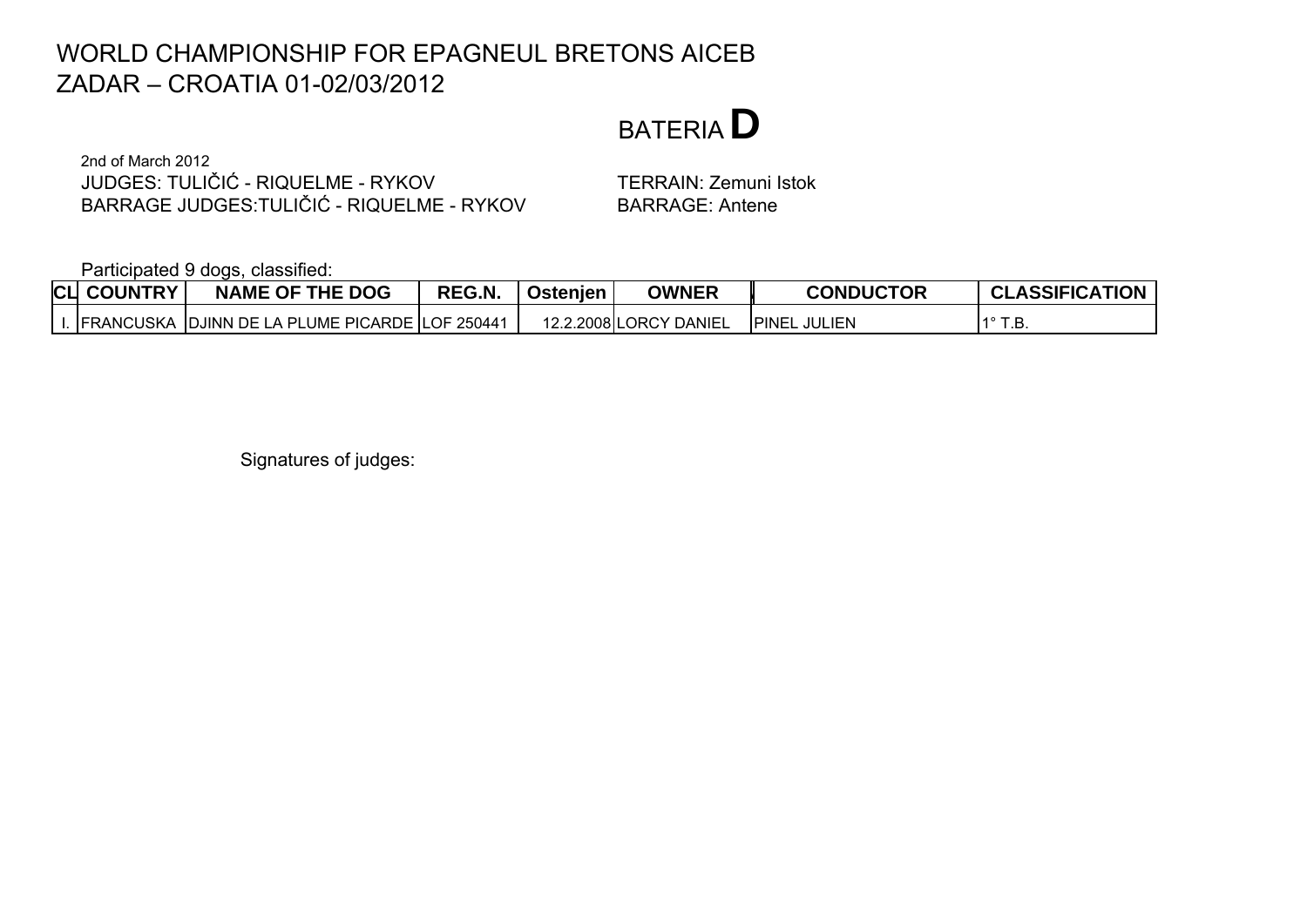BATERIA**C**

2nd of March 2012JUDGES: VUJANOVIĆ - OLAYA - GADDINIBARRAGE JUDGES:TULIČIĆ - RIQUELME - RYKOV

 TERRAIN: Zemuni Zapad BARRAGE: Antene

Participated 8 dogs, classified:

| <b>CLI COUNTRY</b> | <b>NAME OF THE DOG</b>                              | REG.N.               | Ostenien | <b>OWNER</b>                                     | <b>CONDUCTOR</b>       | <b>CLASSIFICATION</b> |
|--------------------|-----------------------------------------------------|----------------------|----------|--------------------------------------------------|------------------------|-----------------------|
|                    | INIZOZEMSKA FALCO VAN 'T PATRIJZENVELD INHSB2737719 |                      |          | 23.12.2006 M.A.F. CARBJIN                        | <b>I</b> M.A.F.CARBIJN | T.B<br>40.            |
| BELGIJA            | <b>PANA V.D. AXELSE</b>                             | <b>NHSB 2.637387</b> |          | 28.1.2010 VAN LANGENBERG VOORJAVAN LANGENBERG V. |                        | C.Q.N.                |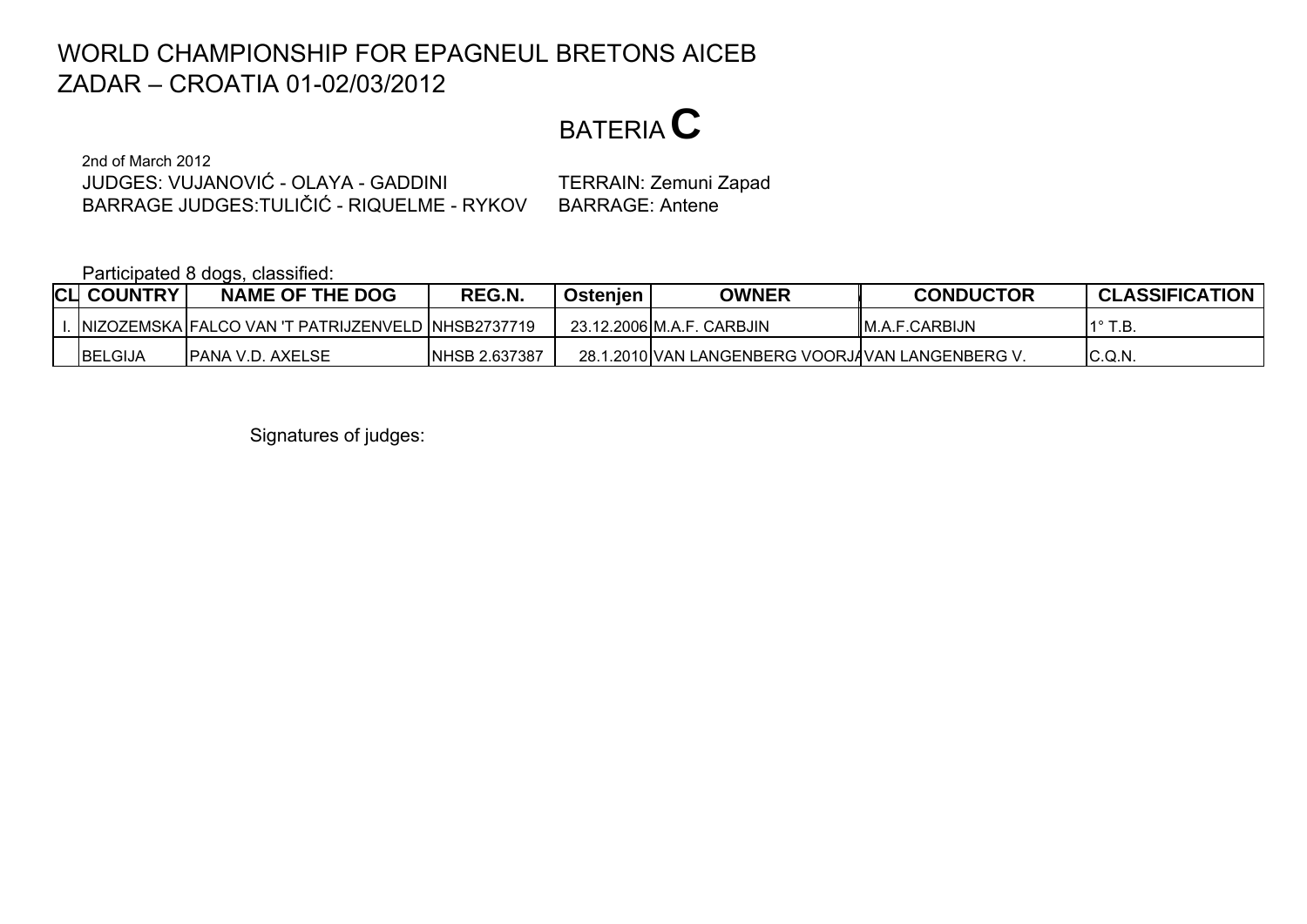## BATERIA**B**

2nd of March 2012JUDGES: HERAK - BELLOTTI - BAHLKEBARRAGE JUDGES:TULIČIĆ - RIQUELME - RYKOV

 TERRAIN: Antene Zapad BARRAGE: Antene

Participated 8 dogs, classified:

|  | <b>CLI COUNTRY</b> | <b>NAME OF THE DOG</b>               | REG.N.      | Ostenjen | <b>OWNER</b>                                   | <b>CONDUCTOR</b> | <b>I</b> CLASSIFICATION |
|--|--------------------|--------------------------------------|-------------|----------|------------------------------------------------|------------------|-------------------------|
|  |                    | .  NIZOZEMSKA  ALDI DE LOS BELARANES | NHSB2612340 |          | 1.4.2005∣C.A.M. TAATGEN-BOTMAN ∥J. ROOIJAKKERS |                  | 1° EXT CACT             |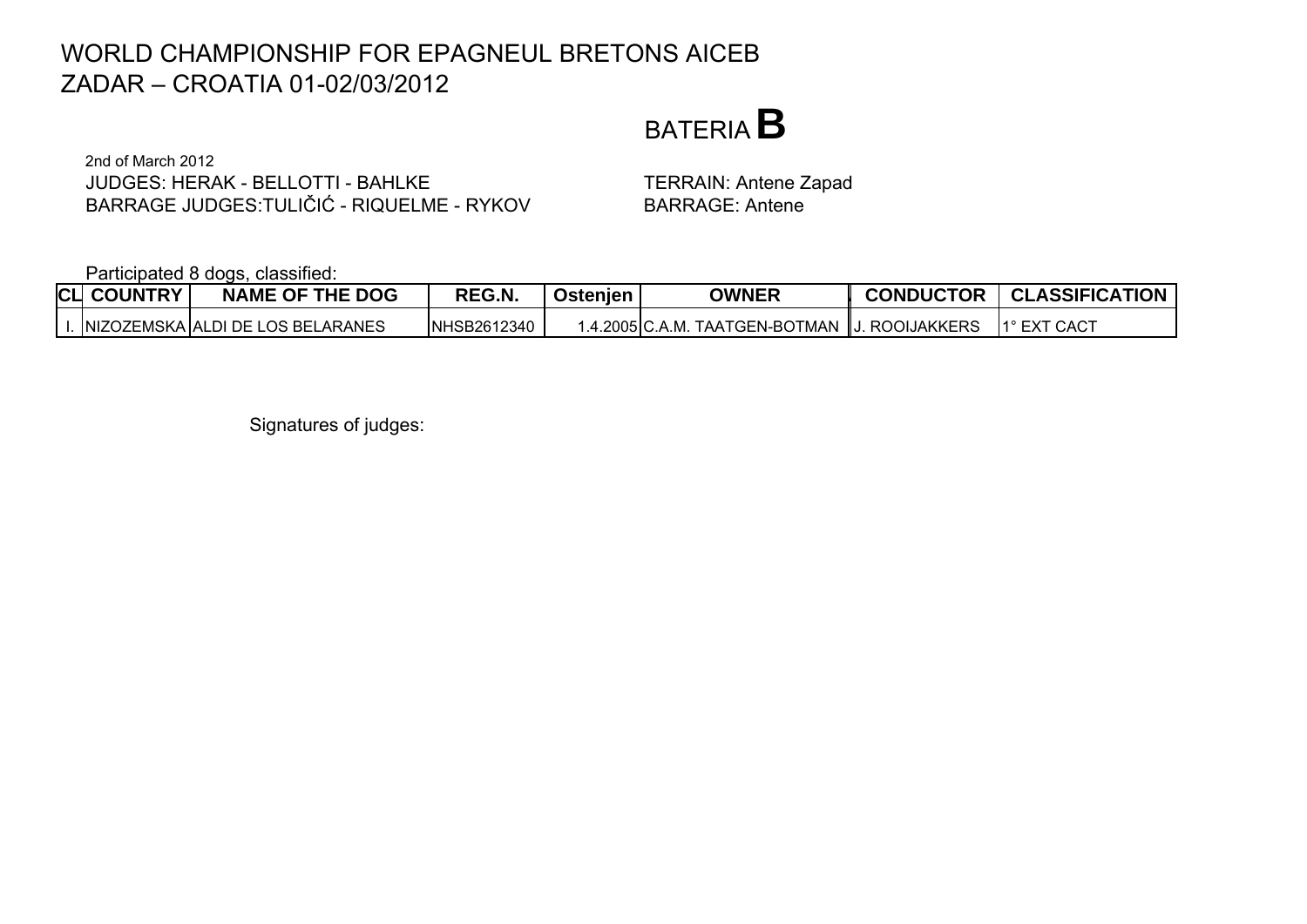BATERIA**A**

2nd of March 2012JUDGES: KLUN - BRABLETZ - NAVRATILBARRAGE JUDGES:TULIČIĆ - RIQUELME - RYKOV

 TERRAIN: Antene Istok BARRAGE: Antene

Participated 9 dogs, classified:

| <b>CLI COUNTRY</b> | <b>NAME OF THE DOG</b>        | REG.N.            | Ostenjen | <b>OWNER</b>                                     | <b>CONDUCTOR</b>         | <b>CLASSIFICATION</b> |
|--------------------|-------------------------------|-------------------|----------|--------------------------------------------------|--------------------------|-----------------------|
| . IITALIJA         | IMITO DI SAN MAMILIANO        | <b>ILOI 07/83</b> |          | 18.5.2006 ILASCIAFARI FABIO                      | <b>ILASCIAFARI FABIO</b> | 11° EXT CACT CACIT    |
| II. HRVATSKA       | IOLGA TANA OD HERAKA          | <b>HR 13839</b>   |          | 14.4.2004 KURTA KLAUDIO                          | <b>IKURTA KLAUDIO</b>    | $12^\circ$ T.B.       |
| III. GRČKA         | <b>ICREOLE DE KERVEILLANT</b> | 102863            |          | 10.9.2007 PAPAIOANNOU STAVROS KAPANDRITI ATTIKIS |                          | I3° B                 |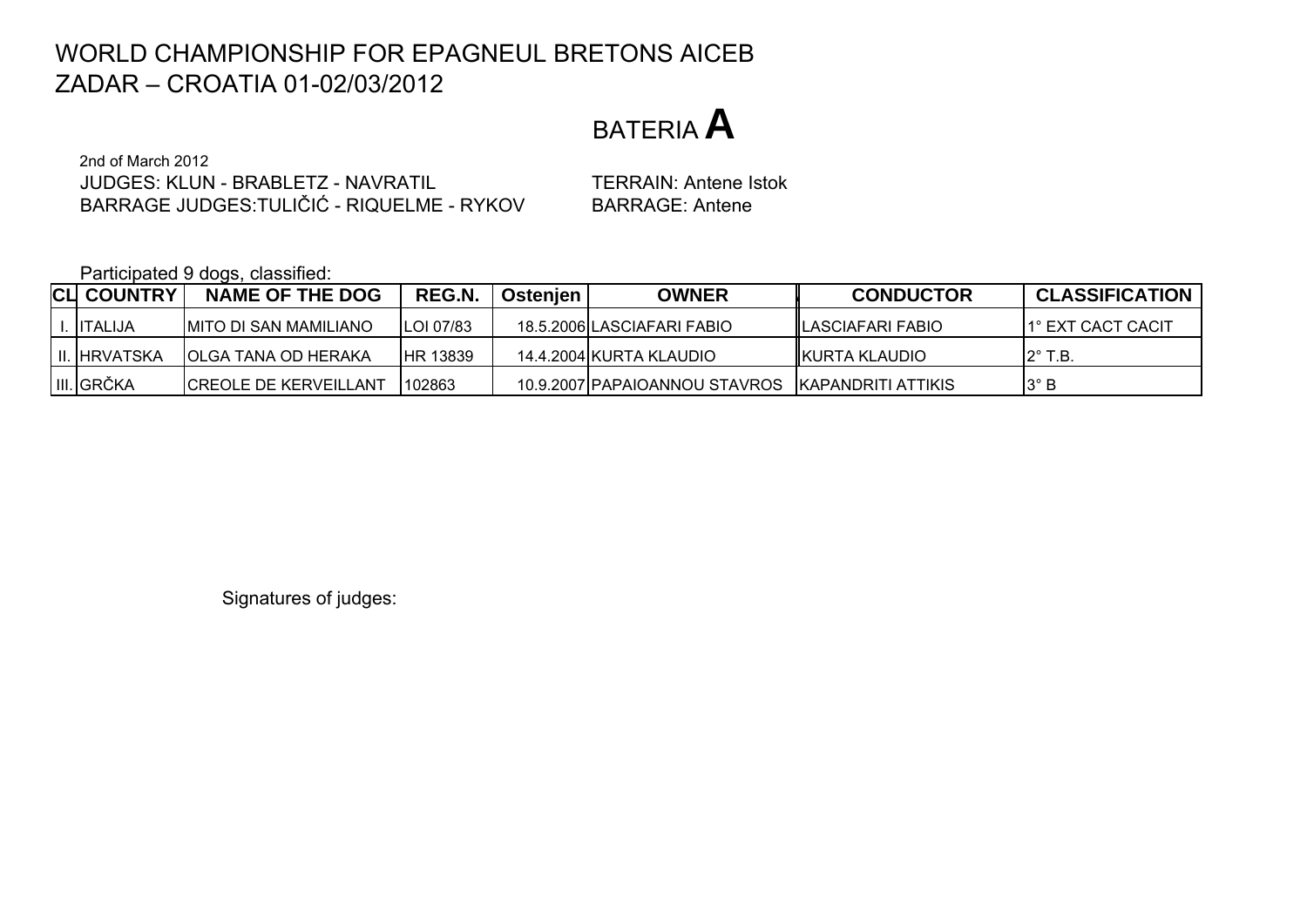## BATERIA**D**

2nd of March 2012JUDGES: TULIČIĆ - RIQUELME - RYKOVBARRAGE JUDGES:

 TERRAIN: Zemuni Istok BARRAGE: AnteneGUIDES: Vujanović - Marušić

|                 | <b>NB COUNTRY</b>        | <b>NAME OF THE DOG</b>               | REG.N.              | <b>TAT/MC</b>   | Ostenien | <b>OWNER</b>                   | <b>CONDUCTOR</b>          |
|-----------------|--------------------------|--------------------------------------|---------------------|-----------------|----------|--------------------------------|---------------------------|
|                 | <b>ITALIJA</b>           | IFALLINI'S DIVA                      | ILOI 08/149089      | 981100000411105 |          | 2.2.2008 CIAMPA SALVATORE      | IFALLINI STEFANO          |
| $\mathsf{I2}^-$ |                          | NIZOZEMSKA DRIECK RUISSEAU DE BETAIL | <b>NHSB 2689469</b> | 152814000030999 |          | 22.1.2008 T. HART-HOFMAN       | <b>J.CONDADO</b>          |
|                 |                          | FRANCUSKA DJINN DE LA PLUME PICARDE  | LOF 250441          | <b>2FSE326</b>  |          | 12.2.2008LORCY DANIEL          | <b>PINEL JULIEN</b>       |
| 4               |                          | INIZOZEMSKA IBRUNO ROSSO DE L'ANDORA | <b>NHSB 2664681</b> |                 |          | 11.6.2006 BAJENS A.J.          | <b>IM.A.F.CARBIJN</b>     |
| 5               | <b>FRANCUSKA CONORCE</b> |                                      | LOF 256887          | 98110000063     |          | 4.10.2007 BRUNO CONDOLO        | IPINEL JULIEN             |
|                 | 6 GRČKA                  | IRAUL                                | .098929             | 68806000062434  |          | 25.11.2005 GAZAKIS ANASTASIOS  | <b>GAZAKIS ANASTASIOS</b> |
|                 |                          | SPANJOLSKA GALLA DE CASA ATO         | LOE 1774350         | 12200851        |          | 12.4.2007 ANDRES GIL           | <b>I</b> FUENTES LUIS     |
| 8               | <b>GRČKA</b>             | <b>ARIS</b>                          | .078667             | 985121012290784 |          | 10.6.2008 BATSIOUDIS DIMITRIOS | BATSIOUDIS DIMITRIOS      |
|                 | 9 SRBIJA                 | ELEKTRA IZ MAČVANSKE DOLINA          | JR711472            | 688050000564030 |          | 16.10.2009 PANTOVIĆ BRANISLAV  | <b>PANTOVIĆ BRANISLAV</b> |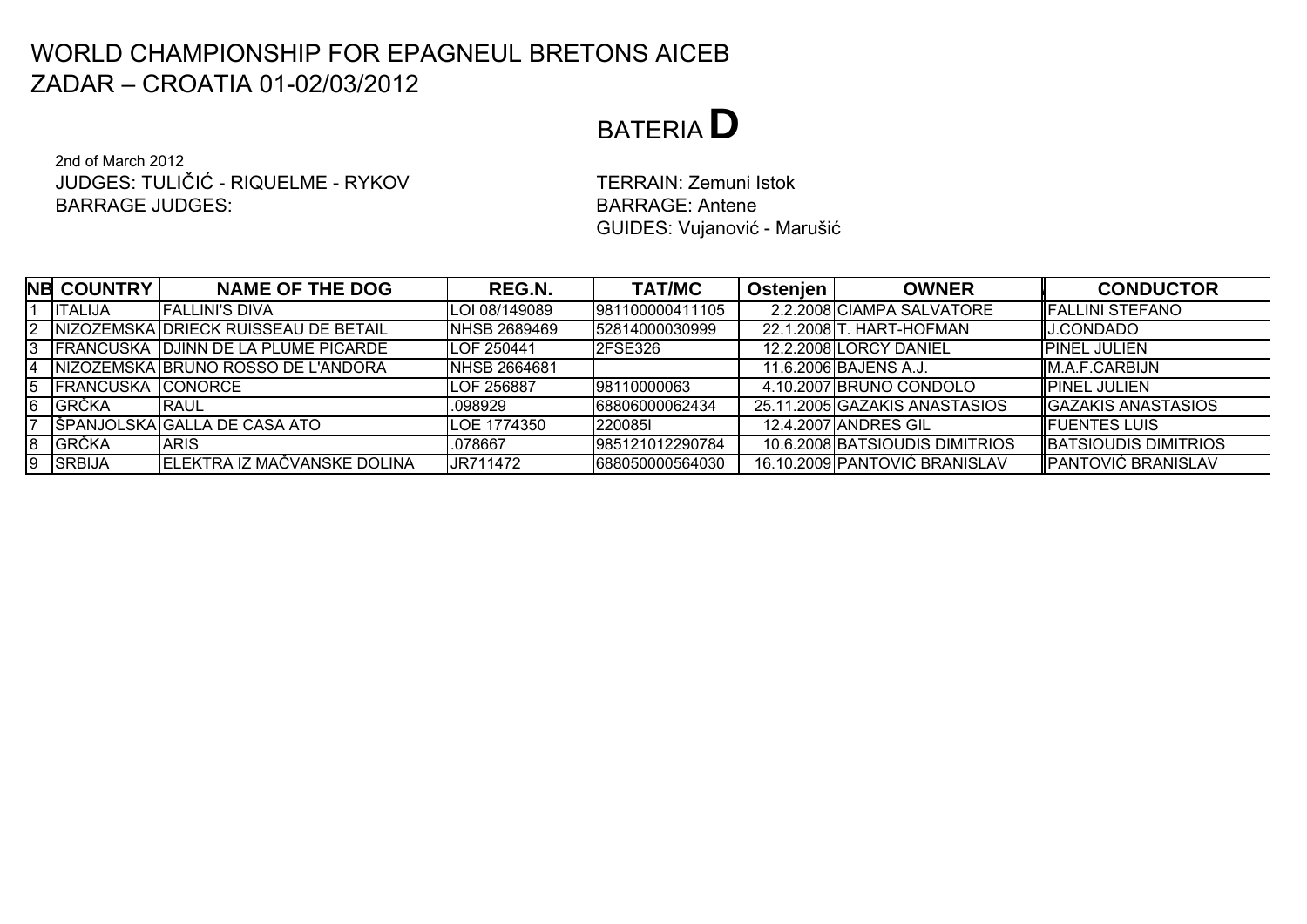# BATERIA**C**

2nd of March 2012JUDGES: VUJANOVIĆ - OLAYA - GADDINIBARRAGE JUDGES:BARRAGE: Antene

 TERRAIN: Zemuni Zapad GUIDES:Ćurković

|   | <b>NB COUNTRY</b> | <b>NAME OF THE DOG</b>                 | REG.N.                | <b>TAT/MC</b>     | <b>Ostenien</b> | <b>OWNER</b>                                     | <b>CONDUCTOR</b>          |
|---|-------------------|----------------------------------------|-----------------------|-------------------|-----------------|--------------------------------------------------|---------------------------|
|   | <b>ITALIJA</b>    | <b>ZERO</b>                            | LOI 10/4932           | 1981100002193307  |                 | 15.5.2009 CORTESI GIANCARLO                      | <b>ICORTESI GIANCARLO</b> |
|   |                   | 2 SPANJOLSKA GOLFA DE CASA ATO         | <b>ILOE 1774354</b>   | 2200871           |                 | 10.4.2007 GONZALES ALVAREZ                       | <b>IFUENTES LUIS</b>      |
|   | 3 SRBIJA          | <b>ROBIN II OD POŠTARA</b>             | JR708518              | 968000003547015   |                 | 1.9.2006 MITROVIĆ DRAGAN                         | <b>IMARKO SELMI</b>       |
|   |                   | 4 SPANJOLSKA CYCLONE DE L'ARDOUR       | <b>LOE 1872060</b>    | I250269801120703. |                 | 31.8.2007 IIMAZ LEIZA                            | <b>IFUENTES LUIS</b>      |
| 5 |                   | INIZOZEMSKA FALCO VAN 'T PATRIJZENVELD | <b>NHSB2737719</b>    | 981110000085915   |                 | 23.12.2006 M.A.F. CARBJIN                        | IM.A.F.CARBIJN            |
| 6 | <b>HRVATSKA</b>   | <b>IDIANA OD SPILE</b>                 | <b>IHR 16463EB</b>    | 19100000343437.   |                 | 10.4.2010 ČVRLJEVIĆ MARINO                       | <b>I</b> ČVRLJEVIĆ MARINO |
|   | <b>BELGIJA</b>    | <b>IPANA V.D. AXELSE</b>               | <b>INHSB 2.637387</b> | 528140000258991   |                 | 28.1.2010 VAN LANGENBERG VOORJAVAN LANGENBERG V. |                           |
|   |                   | 8   FRANCUSKA CREDO DE KERVEILLANT     | <b>LOF 246298</b>     | <b>2FJP999</b>    |                 | 31.5.2007 LIONEL LOMBARDI                        | JONCOUR MARC              |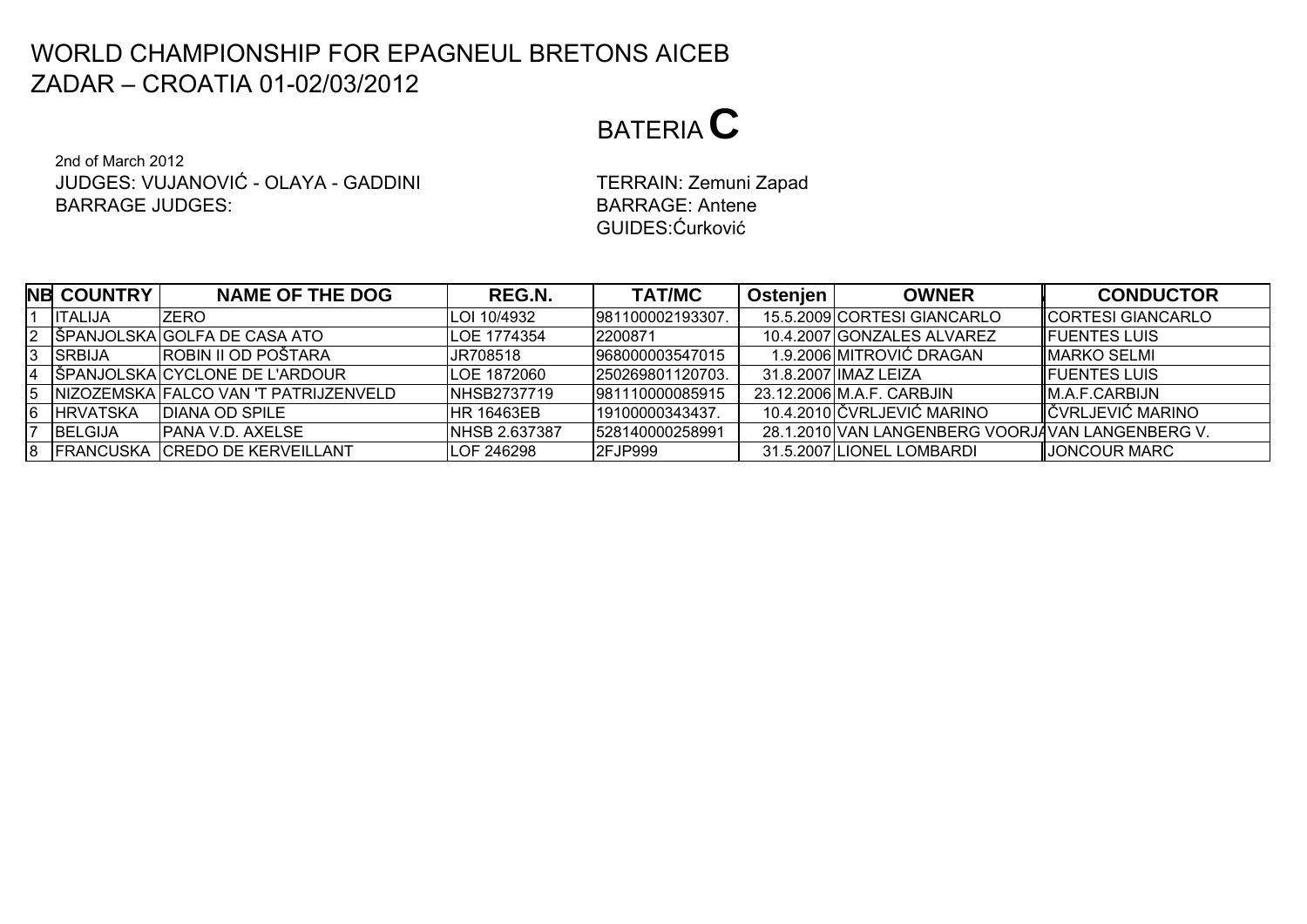## BATERIA**B**

2nd of March 2012JUDGES: HERAK - BELLOTTI - BAHLKEBARRAGE JUDGES:

 TERRAIN: Antene Zapad BARRAGE: AnteneGUIDES: Ljubičić - Rončević

|    | <b>NB COUNTRY!</b> | <b>NAME OF THE DOG</b>                       | REG.N.                | <b>TAT/MC</b>    | Ostenjen | <b>OWNER</b>                                      | <b>CONDUCTOR</b>          |
|----|--------------------|----------------------------------------------|-----------------------|------------------|----------|---------------------------------------------------|---------------------------|
|    |                    | <b>IFRANCUSKA IDJAZZ DE LA PLUME PICARDE</b> | <b>LOF 250440</b>     | <b>I2FSE327</b>  |          | 12.2.2008 ROGER GEORGES                           | <b>IFUSILLIER ANDRE</b>   |
|    | <b>IHRVATSKA</b>   | IELF                                         | <b>HR 15616EB</b>     | 191060000009458. |          | 20.9.2008 CAVO RINO                               | <b>ICAVO RINO</b>         |
|    |                    | IŠPANJOLSKAIALENEKGI CYLL                    | LOE 1739464           | 0093291          |          | 4.10.2007 JULEN GUTIERREZ                         | <b>IMANOLO BLANCO</b>     |
|    | <b>IHRVATSKA</b>   | <b>IMAJK</b>                                 | <b>IHR 13977</b>      | 13977            |          | 23.4.2005 CAVO RINO                               | <b>ICAVO RINO</b>         |
| 15 |                    | INIZOZEMSKA JALDI DE LOS BELARANES           | NHSB2612340           | 180111G          |          | 1.4.2005 C.A.M. TAATGEN-BOTMAN   J. ROOIJAKKERS   |                           |
| 16 | <b>POLJSKA</b>     | <b>IBRYAN</b>                                | <b>IPKR VII-11891</b> | 981100002117801  |          | 15.1.2009 IZABELA MOLINARI                        | <b>IGIUSEPPE MOLINARI</b> |
|    | ITALIJA            | <b>FURIA</b>                                 | LOI 06/103715         | 941000000440191  |          | 20.5.2006 NICOLI REMO                             | <b>INICOLI REMO</b>       |
| 18 | <b>GRČKA</b>       | KELLY                                        | .073796               | 982009105457691  |          | 5.10.2007 DIAKONARAKIS LYKOURGOMASTORAS APOSTOLOS |                           |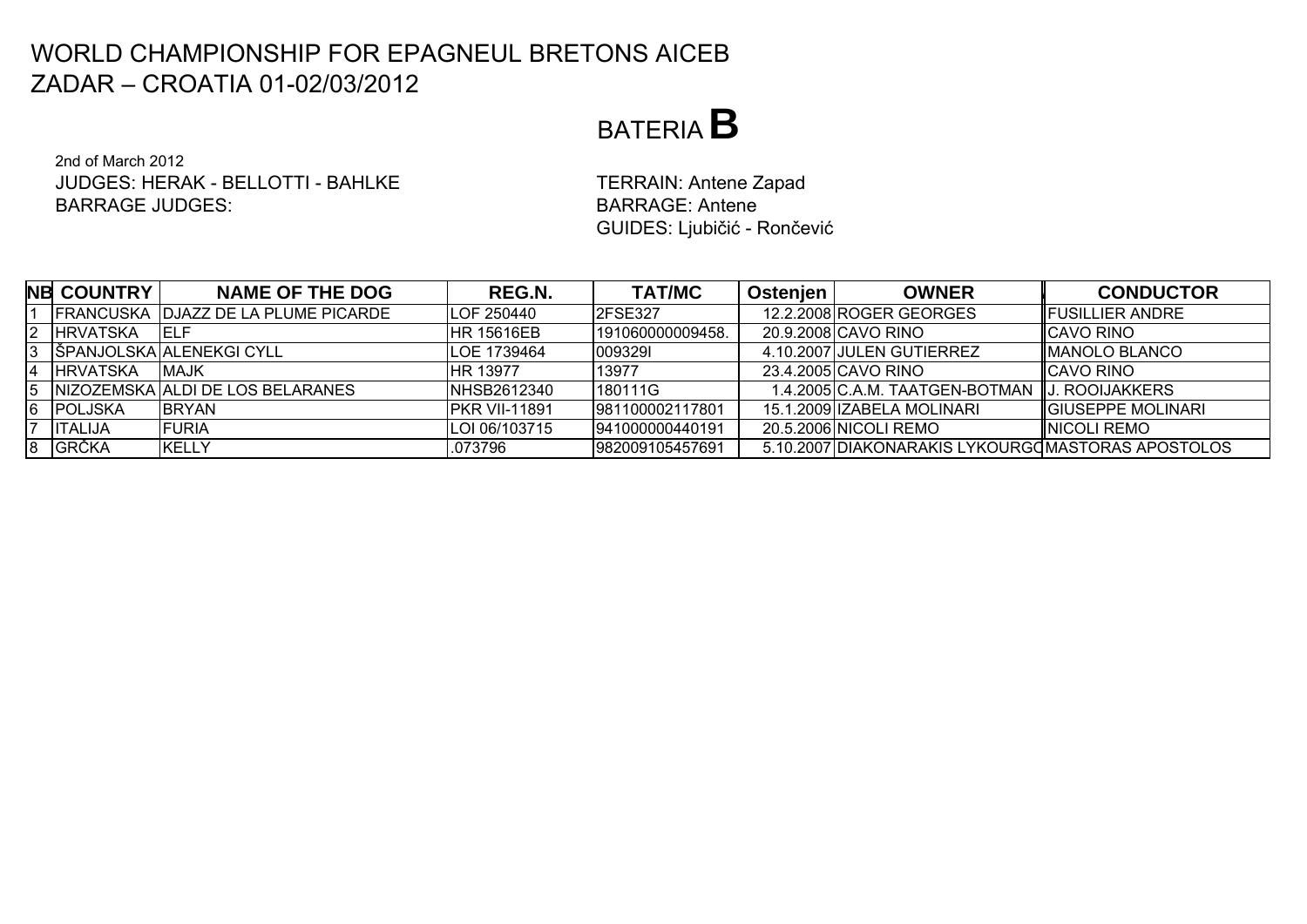## BATERIA**A**

2nd of March 2012JUDGES: KLUN - BRABLETZ - NAVRATILBARRAGE JUDGES:

 TERRAIN: Antene Istok BARRAGE: AnteneGUIDES: Pucar - Vitori

|    | <b>NB COUNTRY!</b> | <b>NAME OF THE DOG</b>      | REG.N.              | <b>TAT/MC</b>    | Ostenjen | <b>OWNER</b>                  | <b>CONDUCTOR</b>           |
|----|--------------------|-----------------------------|---------------------|------------------|----------|-------------------------------|----------------------------|
|    | <b>POLJSKA</b>     | <b>NAIKE</b>                | <b>PKR VII-9975</b> | 977200005385903  |          | 9.2.2005 MICHAK SKRZEK        | <b>GIUSEPPE MOLINARI</b>   |
|    | BELGIJA            | IGAMIN DU BOIS DE BUISSERET | LOSH1014552         | <b>BHMJAI</b>    |          | 2.3.2007 VERMEER MURIEL       | <b>I</b> VERMEER MURIEL    |
|    | <b>SRBIJA</b>      | IMAGNUM II DEL CUORE GRANDE | UR709354            | 688050000668394  |          | 5.4.2008 JOKŠIĆ MIĆA          | JOKŠIĆ MIĆA                |
| 4  | <b>BELGIJA</b>     | HERMES DU BOIS DE BUISSERET | <b>ILOSH 958319</b> | <b>IBHMUGO</b>   |          | 2.1.2008 VERMEER MURIEL       | <b>I</b> VERMEER MURIEL    |
| 15 | <b>HRVATSKA</b>    | IOLGA TANA OD HERAKA        | HR 13839            |                  |          | 14.4.2004 KURTA KLAUDIO       | <b>IKURTA KLAUDIO</b>      |
|    | <b>SVICARSKA</b>   | <b>CHICO DES PIGENETTES</b> | LOS663209           | <b>2FLD405</b>   |          | 3.2.2007 GENOUD ELISABETH     | <b>IHYTIER BRUNO</b>       |
|    | <b>ITALIJA</b>     | IMITO DI SAN MAMILIANO      | LOI 07/83           | 981100000473651  |          | 18.5.2006 LASCIAFARI FABIO    | <b>I</b> LASCIAFARI FABIO  |
| 8  | <b>GRČKA</b>       | ICREOLE DE KERVEILLANT      | 102863              | 1939000001039400 |          | 10.9.2007 PAPAIOANNOU STAVROS | <b>IKAPANDRITI ATTIKIS</b> |
|    | <b>SRBIJA</b>      | <b>ZIRO</b>                 | JR 710992           | 688050           |          | 18.6.2009 FIŠEKOVIĆ MIODRAG   | JOKŠIĆ MIĆA                |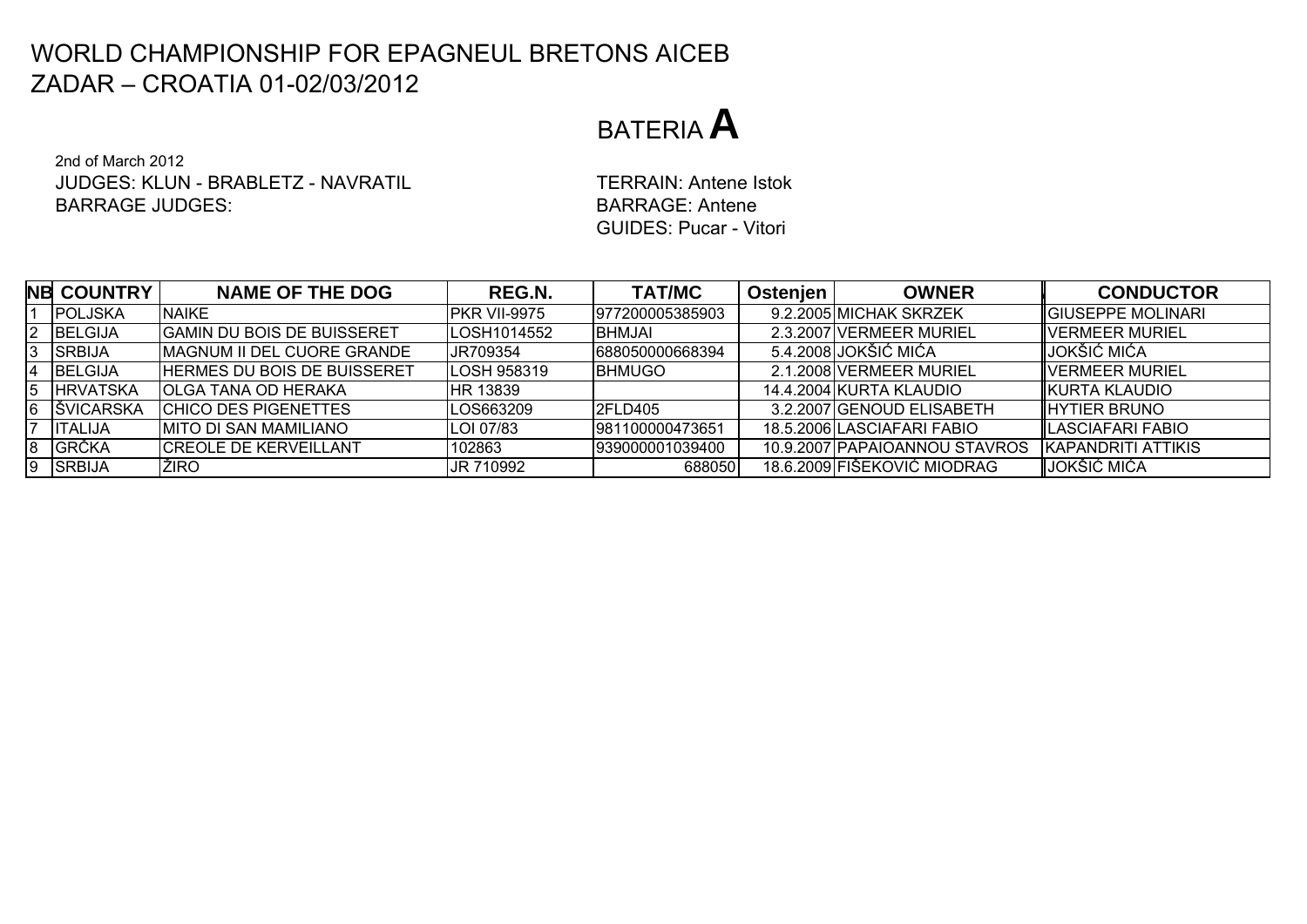BATERIA**D**

1th of March 2012JUDGES: TULIČIĆ - RIQUELME - RYKOVBARRAGE JUDGES:BARRAGE: Antene

TERRAIN: Zemuni Istok

Participated 8 dogs, classified:

| <b>CLI COUNTRY</b> | <b>NAME OF THE DOG</b>                               | REG.N.              | l Ostenjen | <b>OWNER</b>                                    | <b>CONDUCTOR</b>                 | <b>CLASSIFICATION</b> |
|--------------------|------------------------------------------------------|---------------------|------------|-------------------------------------------------|----------------------------------|-----------------------|
| I. <b>HRVATSKA</b> | IELF                                                 | <b>IHR 15616EB</b>  |            | 20.9.2008 CAVO RINO                             | <b>ICAVO RINO</b>                | $1^\circ$ T.B.        |
|                    | III. FRANCUSKA DJJAZZ DE LA PLUME PICARDE LOF 250440 |                     |            | 12.2.2008 ROGER GEORGES                         | <b>IFUSILLIER ANDRE 12° T.B.</b> |                       |
|                    | IIII. INIZOZEMSKA JALDI DE LOS BELARANES             | <b>INHSB2612340</b> |            | 1.4.2005 C.A.M. TAATGEN-BOTMAN   J. ROOIJAKKERS |                                  | $13^\circ$ B          |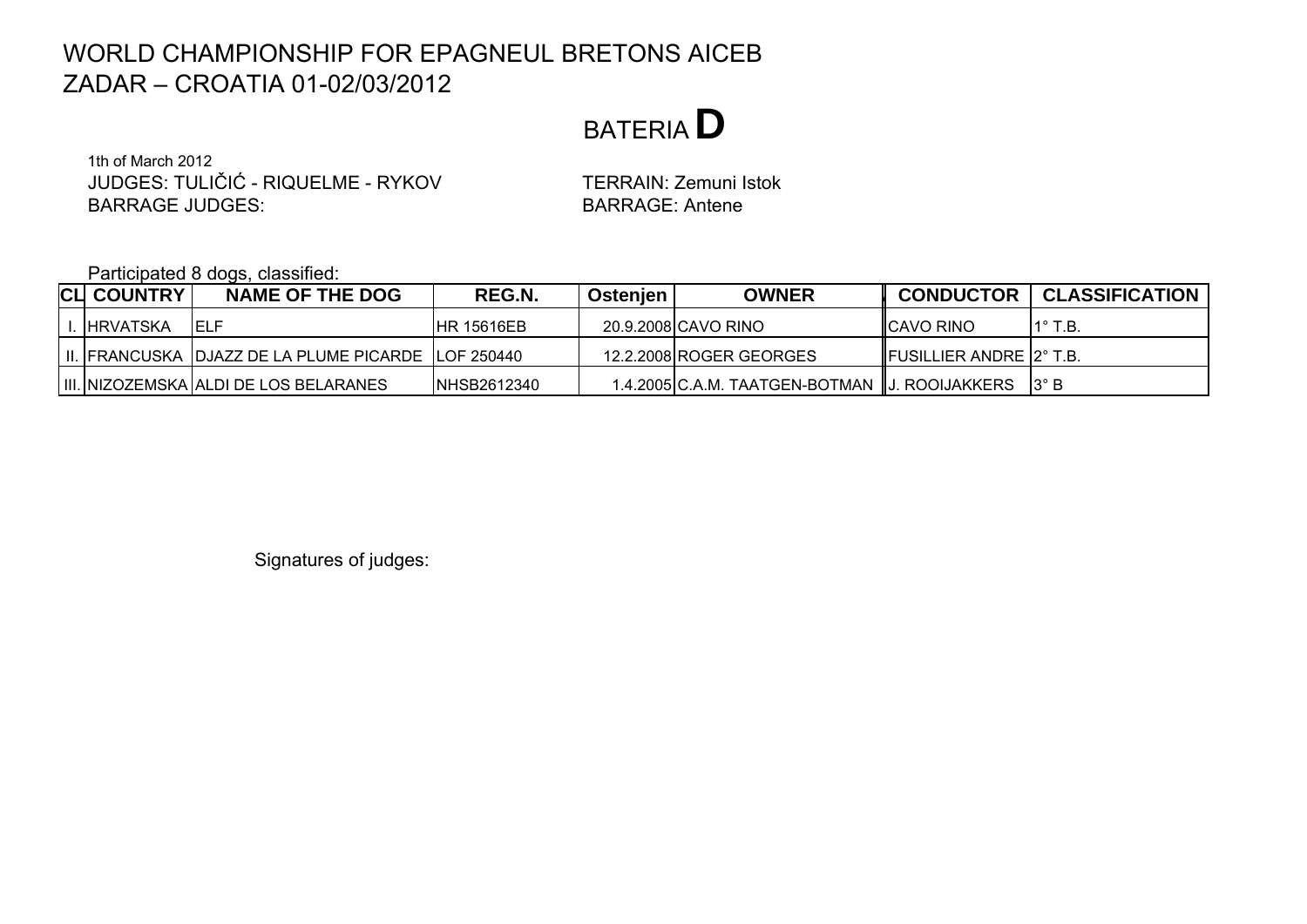## BATERIA**C**

1th of March 2012JUDGES: VUJANOVI Ć - OLAYA - GADDINIBARRAGE JUDGES:

 TERRAIN: Zemuni Zapad BARRAGE: Antene

Participated 9 dogs, classified:

| CONDUCTOR CLASSIFICATION<br>  CL   COUNTRY<br><b>OWNER</b><br><b>NAME OF THE DOG</b><br>REG.N.<br>Ostenien |
|------------------------------------------------------------------------------------------------------------|
|------------------------------------------------------------------------------------------------------------|

### NO CLASSIFICATION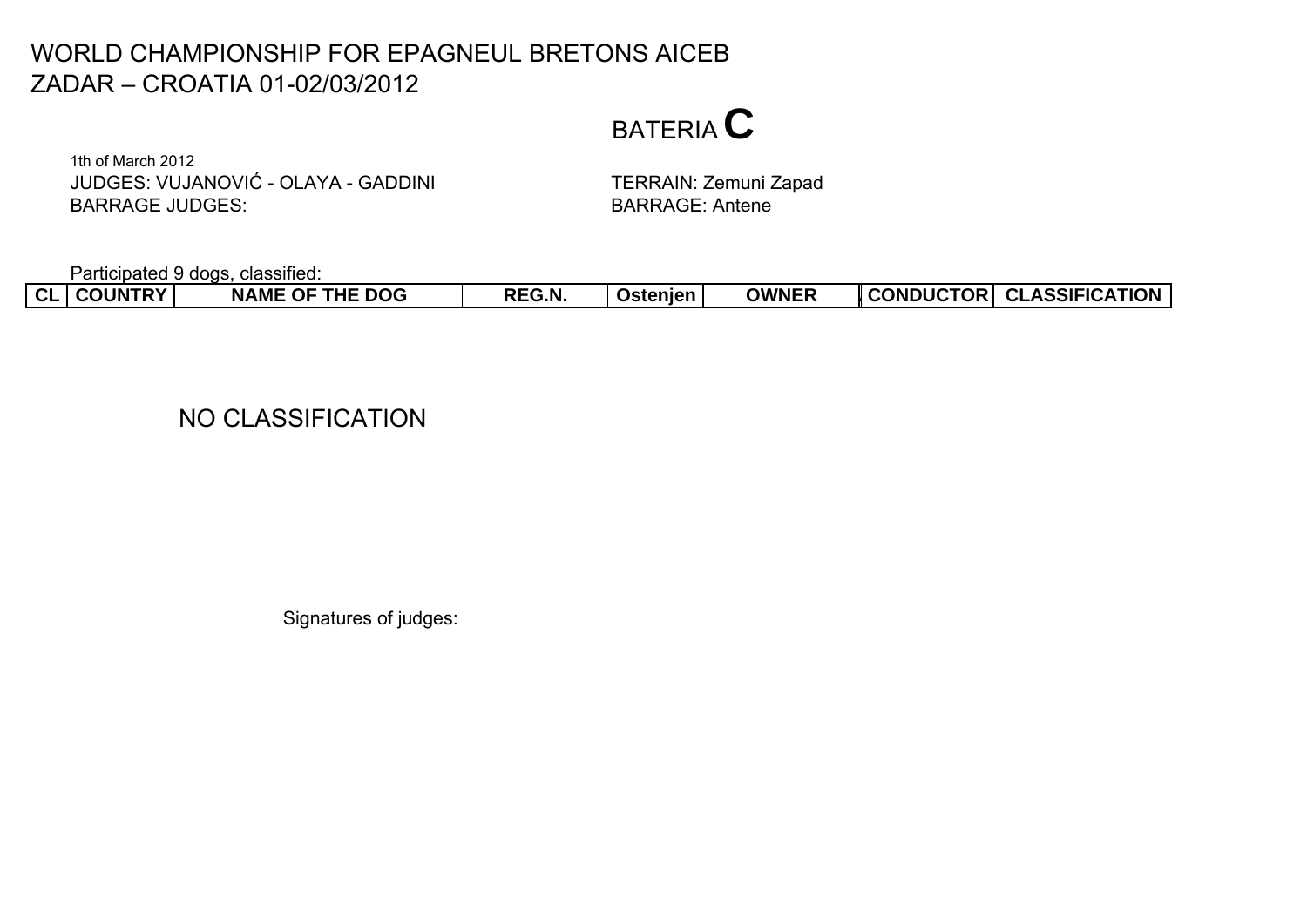

1th of March 2012JUDGES: HERAK - BELLOTTI - BAHLKEBARRAGE JUDGES:

 TERRAIN: Antene Zapad BARRAGE: Antene

Participated 9 dogs, classified:

|  |                           | <b>CLI COUNTRY NAME OF THE DOG</b> | REG.N.             | Ostenjen | OWNER                   |                      | CONDUCTOR CLASSIFICATION |
|--|---------------------------|------------------------------------|--------------------|----------|-------------------------|----------------------|--------------------------|
|  |                           | I.  ŠPANJOLSKA GALLA DE CASA ATO   | LOE 1774350        |          | 12.4.2007 ANDRES GIL    | <b>IFUENTES LUIS</b> | $11^{\circ}$ EXT         |
|  | II.   FRANCUSKA   CONORCE |                                    | <b>ILOF 256887</b> |          | 4.10.2007 BRUNO CONDOLO | <b>PINEL JULIEN</b>  | 12° EXT                  |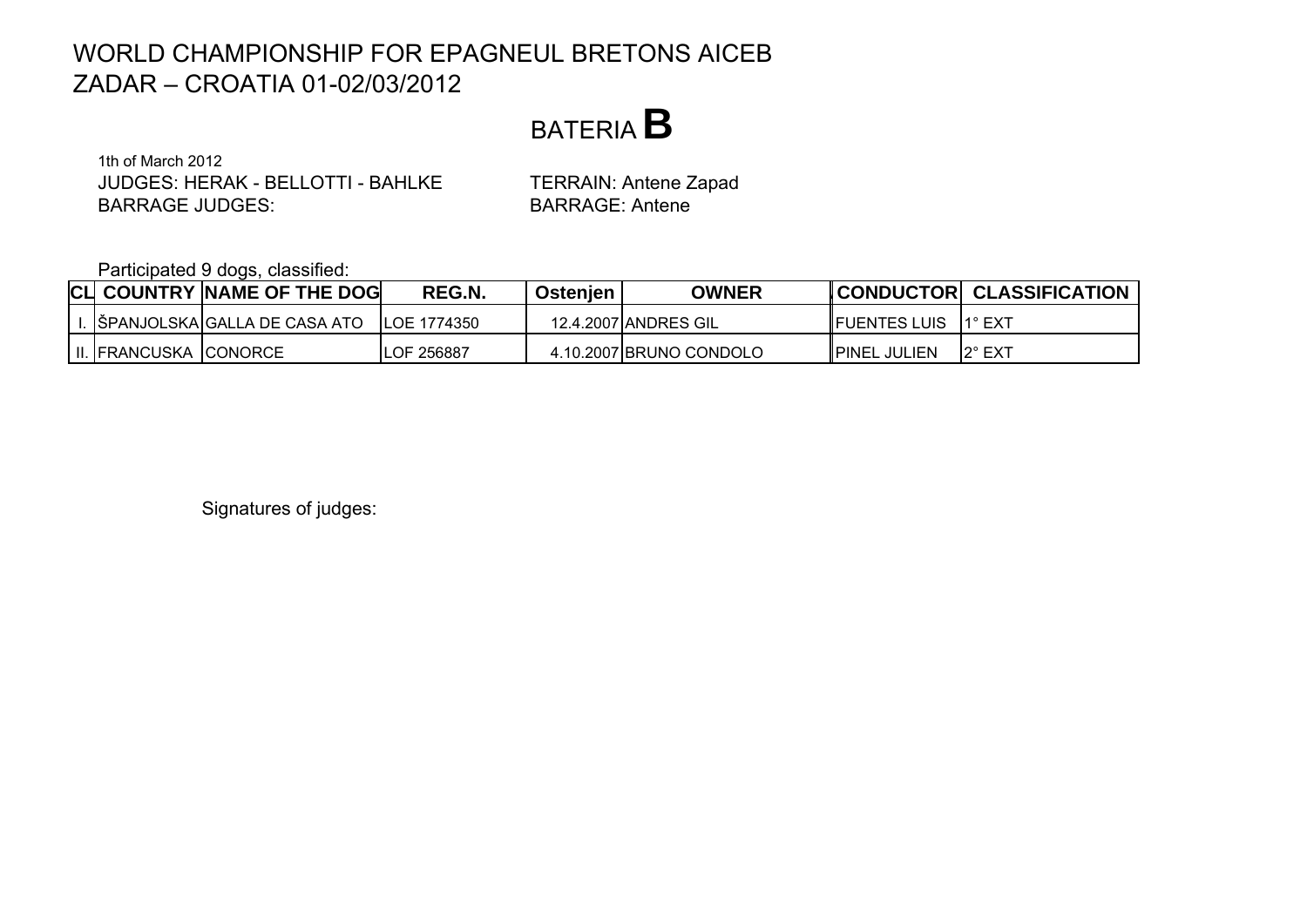BATERIA**A**

1th of March 2012JUDGES: KLUN - BRABLETZ - NAVRATILBARRAGE JUDGES:

 TERRAIN: Antene Istok BARRAGE: Antene

Participated 8 dogs, classified:

| <b>CLI COUNTRY</b> | <b>NAME OF THE DOG</b>                           | REG.N.              | Ostenien | <b>OWNER</b>              |                                     | CONDUCTOR CLASSIFICATION |
|--------------------|--------------------------------------------------|---------------------|----------|---------------------------|-------------------------------------|--------------------------|
|                    | I.  SPANJOLSKA GOLFA DE CASA ATO                 | <b>ILOE 1774354</b> |          | 10.4.2007 SANCHIZ IGNACIO | <b>IFUENTES LUIS</b>                | 1° EXT CACT CACIT        |
|                    | II. SPANJOLSKA CYCLONE DE L'ARDOUR   LOE 1872060 |                     |          | 31.8.2007 IIMAZ LEIZA     | <b>IFUENTES LUIS</b> $2^\circ$ T.B. |                          |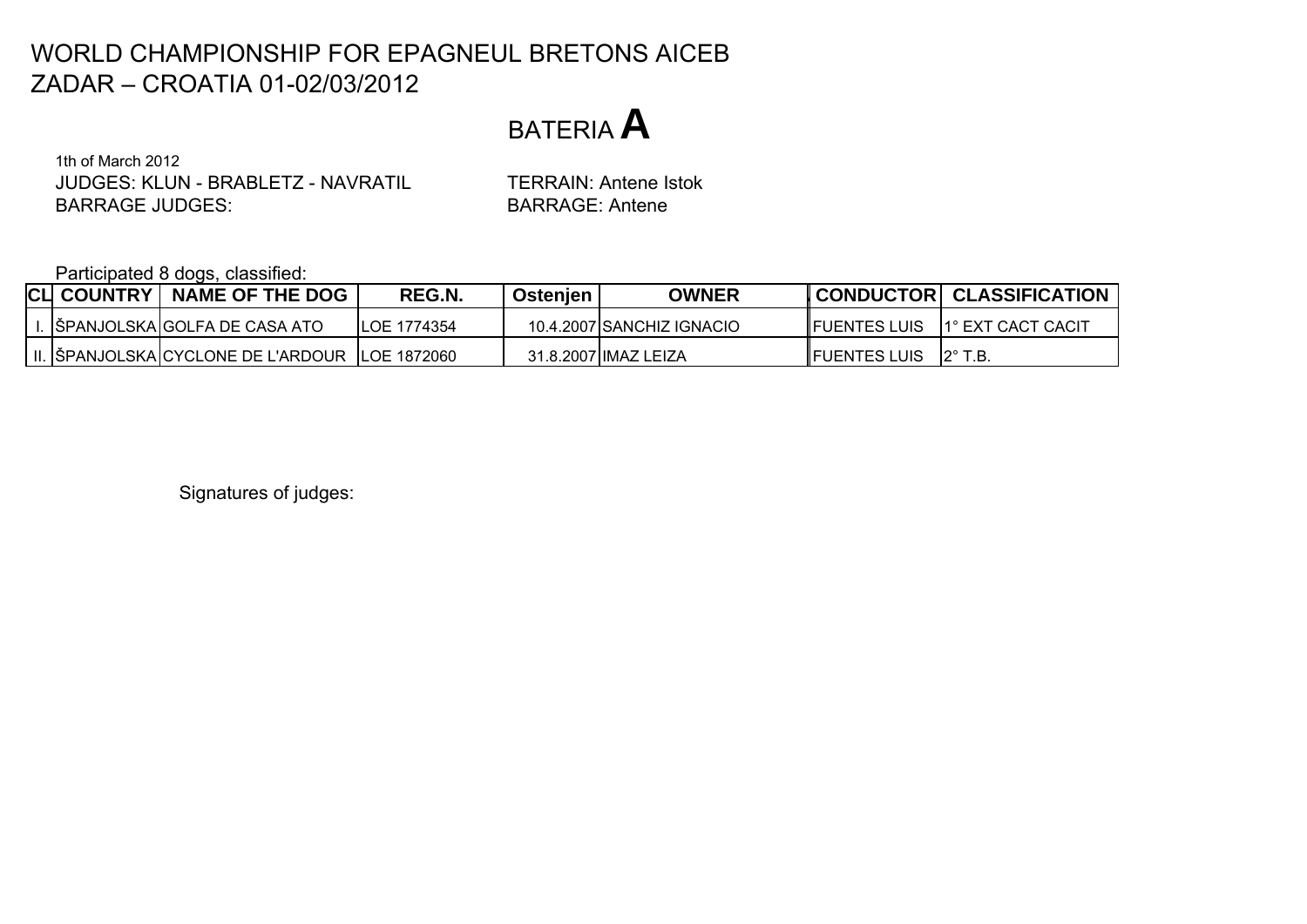# BATERIA**D**

1th of March 2012JUDGES: TULIČIĆ - RIQUELME - RYKOVBARRAGE JUDGES:

 TERRAIN: Zemuni Istok BARRAGE: AnteneGUIDES: Vujanović - Marušić

|                | <b>NB COUNTRY</b> | <b>NAME OF THE DOG</b>                | REG.N.                | <b>TAT/MC</b>    | <b>Ostenien</b> | <b>OWNER</b>                                       | <b>CONDUCTOR</b>          |
|----------------|-------------------|---------------------------------------|-----------------------|------------------|-----------------|----------------------------------------------------|---------------------------|
|                | <b>GRČKA</b>      | KELLY                                 | .073796               | 982009105457691  |                 | 5.10.2007 IDIAKONARAKIS LYKOURGOMASTORAS APOSTOLOS |                           |
|                | 2  ITALIJA        | <b>IFURIA</b>                         | LOI 06/103715         | 941000000440191  |                 | 20.5.2006 NICOLI REMO                              | <b>INICOLI REMO</b>       |
|                | 3 POLJSKA         | <b>IBRYAN</b>                         | <b>IPKR VII-11891</b> | 1981100002117801 |                 | 15.1.2009 IZABELA MOLINARI                         | <b>IGIUSEPPE MOLINARI</b> |
| $\overline{4}$ |                   | INIZOZEMSKA JALDI DE LOS BELARANES    | <b>NHSB2612340</b>    | 180111G          |                 | 1.4.2005 C.A.M. TAATGEN-BOTMAN IJ. ROOIJAKKERS     |                           |
| 5              | <b>IHRVATSKA</b>  | <b>IMAJK</b>                          | <b>IHR 13977</b>      | 13977            |                 | 23.4.2005 CAVO RINO                                | <b>ICAVO RINO</b>         |
|                |                   | 6 SPANJOLSKA ALENEKGI CYLL            | <b>LOE 1739464</b>    | 0093291          |                 | 4.10.2007 JULEN GUTIERREZ                          | <b>IMANOLO BLANCO</b>     |
|                | <b>IHRVATSKA</b>  | IELF                                  | <b>IHR 15616EB</b>    | 191060000009458. |                 | 20.9.2008 CAVO RINO                                | <b>ICAVO RINO</b>         |
|                |                   | 8 FRANCUSKA DJAZZ DE LA PLUME PICARDE | <b>LOF 250440</b>     | <b>2FSE327</b>   |                 | 12.2.2008 ROGER GEORGES                            | <b>FUSILLIER ANDRE</b>    |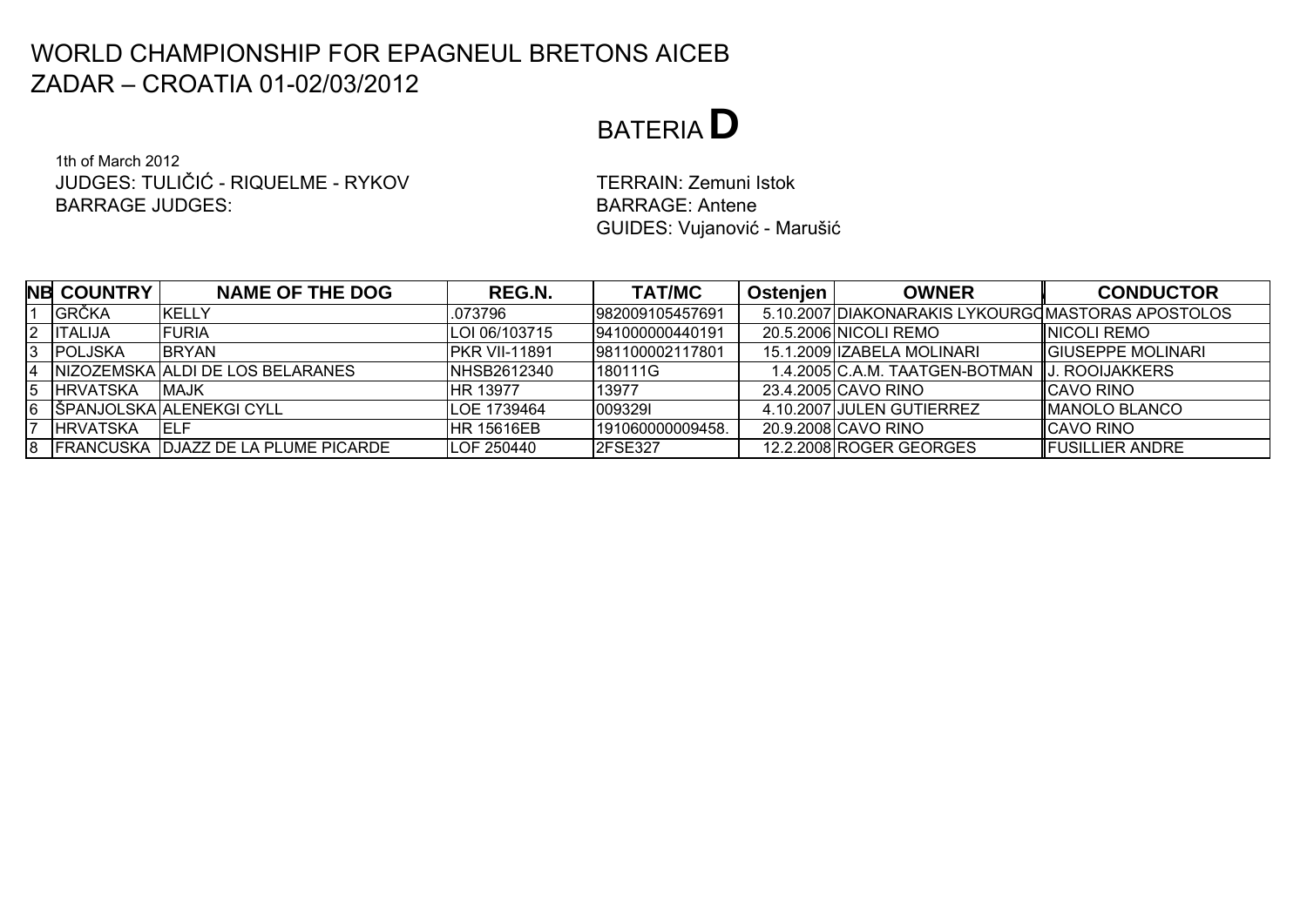# BATERIA**C**

1th of March 2012JUDGES: VUJANOVIĆ - OLAYA - GADDINIBARRAGE JUDGES:BARRAGE: Antene

 TERRAIN: Zemuni Zapad GUIDES: Tuličić - Ćurković

|   | <b>NB COUNTRY</b> | <b>NAME OF THE DOG</b>             | REG.N.             | <b>TAT/MC</b>    | Ostenjen | <b>OWNER</b>                  | <b>CONDUCTOR</b>         |
|---|-------------------|------------------------------------|--------------------|------------------|----------|-------------------------------|--------------------------|
|   | <b>SRBIJA</b>     | ŽIRO                               | JR 710992          | 688050           |          | 18.6.2009 FIŠEKOVIĆ MIODRAG   | LJOKŠIĆ MIĆA             |
|   | <b>GRČKA</b>      | <b>CREOLE DE KERVEILLANT</b>       | 102863             | 939000001039400  |          | 10.9.2007 PAPAIOANNOU STAVROS | KAPANDRITI ATTIKIS       |
|   | <b>ITALIJA</b>    | IMITO DI SAN MAMILIANO             | LOI 07/83          | 981100000473651  |          | 18.5.2006 LASCIAFARI FABIO    | <b>ILASCIAFARI FABIO</b> |
| 4 | <b>SVICARSKA</b>  | <b>CHICO DES PIGENETTES</b>        | LOS663209          | <b>2FLD405</b>   |          | 3.2.2007 GENOUD ELISABETH     | <b>IHYTIER BRUNO</b>     |
| ხ | <b>HRVATSKA</b>   | OLGA TANA OD HERAKA                | <b>HR 13839</b>    |                  |          | 14.4.2004 KURTA KLAUDIO       | <b>IKURTA KLAUDIO</b>    |
|   | <b>BELGIJA</b>    | <b>HERMES DU BOIS DE BUISSERET</b> | <b>LOSH 958319</b> | <b>BHMUGO</b>    |          | 2.1.2008 VERMEER MURIEL       | <b>IVERMEER MURIEL</b>   |
|   | <b>SRBIJA</b>     | IMAGNUM II DEL CUORE GRANDE        | JR709354           | 688050000668394  |          | 5.4.2008 JOKŠIĆ MIĆA          | <b>I</b> IJOKŠIĆ MIĆA    |
|   | BELGIJA           | IGAMIN DU BOIS DE BUISSERET        | LOSH1014552        | <b>BHMJAI</b>    |          | 2.3.2007 VERMEER MURIEL       | <b>IVERMEER MURIEL</b>   |
|   | POLJSKA           | NAIKE                              | PKR VII-9975       | 1977200005385903 |          | 9.2.2005 MICHAK SKRZEK        | <b>GIUSEPPE MOLINARI</b> |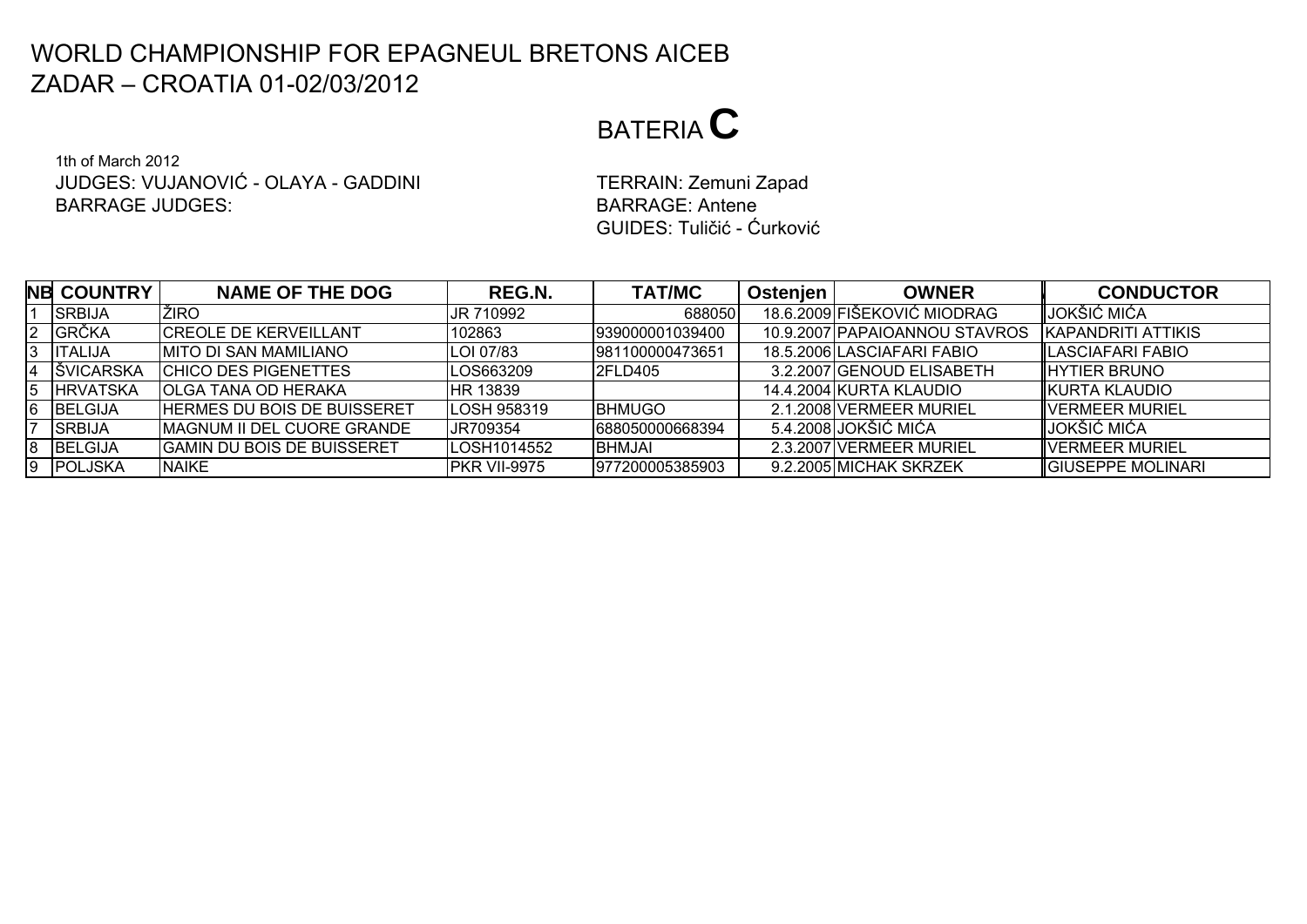## BATERIA**B**

1th of March 2012JUDGES: HERAK - BELLOTTI - BAHLKEBARRAGE JUDGES:

 TERRAIN: Antene Zapad BARRAGE: AnteneGUIDES: Ljubičić - Rončević

|    | <b>NB COUNTRY</b>        | <b>NAME OF THE DOG</b>                        | REG.N.           | <b>TAT/MC</b>   | <b>Ostenien</b> | <b>OWNER</b>                  | <b>CONDUCTOR</b>            |
|----|--------------------------|-----------------------------------------------|------------------|-----------------|-----------------|-------------------------------|-----------------------------|
|    | <b>SRBIJA</b>            | IELEKTRA IZ MAČVANSKE DOLINA                  | JR711472         | 688050000564030 |                 | 16.10.2009 PANTOVIĆ BRANISLAV | <b>I</b> PANTOVIĆ BRANISLAV |
|    | <b>GRČKA</b>             | <b>OMBRA</b>                                  | JR 707872        | 688006000062604 |                 | 13.6.2007 GAZAKIS ANASTASIOS  | <b>GAZAKIS ANASTASIOS</b>   |
| .3 |                          | SPANJOLSKA GALLA DE CASA ATO                  | LOE 1774350      | 2200851         |                 | <b>12.4.2007IANDRES GIL</b>   | <b>I</b> FUENTES LUIS       |
| 4  | <b>GRČKA</b>             | <b>IRAUL</b>                                  | .098929          | 68806000062434  |                 | 25.11.2005 GAZAKIS ANASTASIOS | <b>IGAZAKIS ANASTASIOS</b>  |
| 5  | <b>FRANCUSKA CONORCE</b> |                                               | LOF 256887       | 98110000063     |                 | 4.10.2007 BRUNO CONDOLO       | IPINEL JULIEN               |
| 16 |                          | INIZOZEMSKA IBRUNO ROSSO DE L'ANDORA          | INHSB 2664681    |                 |                 | 11.6.2006 BAJENS A.J.         | IM.A.F.CARBIJN              |
|    |                          | <b>FRANCUSKA DOLLAR DES PLAINES DAUXEENES</b> | LOF 254637/31239 | 250269801185501 |                 | 25.3.2008 GOUTIRES JEAN PIERE | IPINEL JULIEN               |
| 18 |                          | NIZOZEMSKA DRIECK RUISSEAU DE BETAIL          | NHSB 2689469     | 52814000030999  |                 | 22.1.2008 T. HART-HOFMAN      | <b>J.CONDADO</b>            |
|    | <b>ITALIJA</b>           | <b>FALLINI'S DIVA</b>                         | LOI 08/149089    | 981100000411105 |                 | 2.2.2008 CIAMPA SALVATORE     | <b>IFALLINI STEFANO</b>     |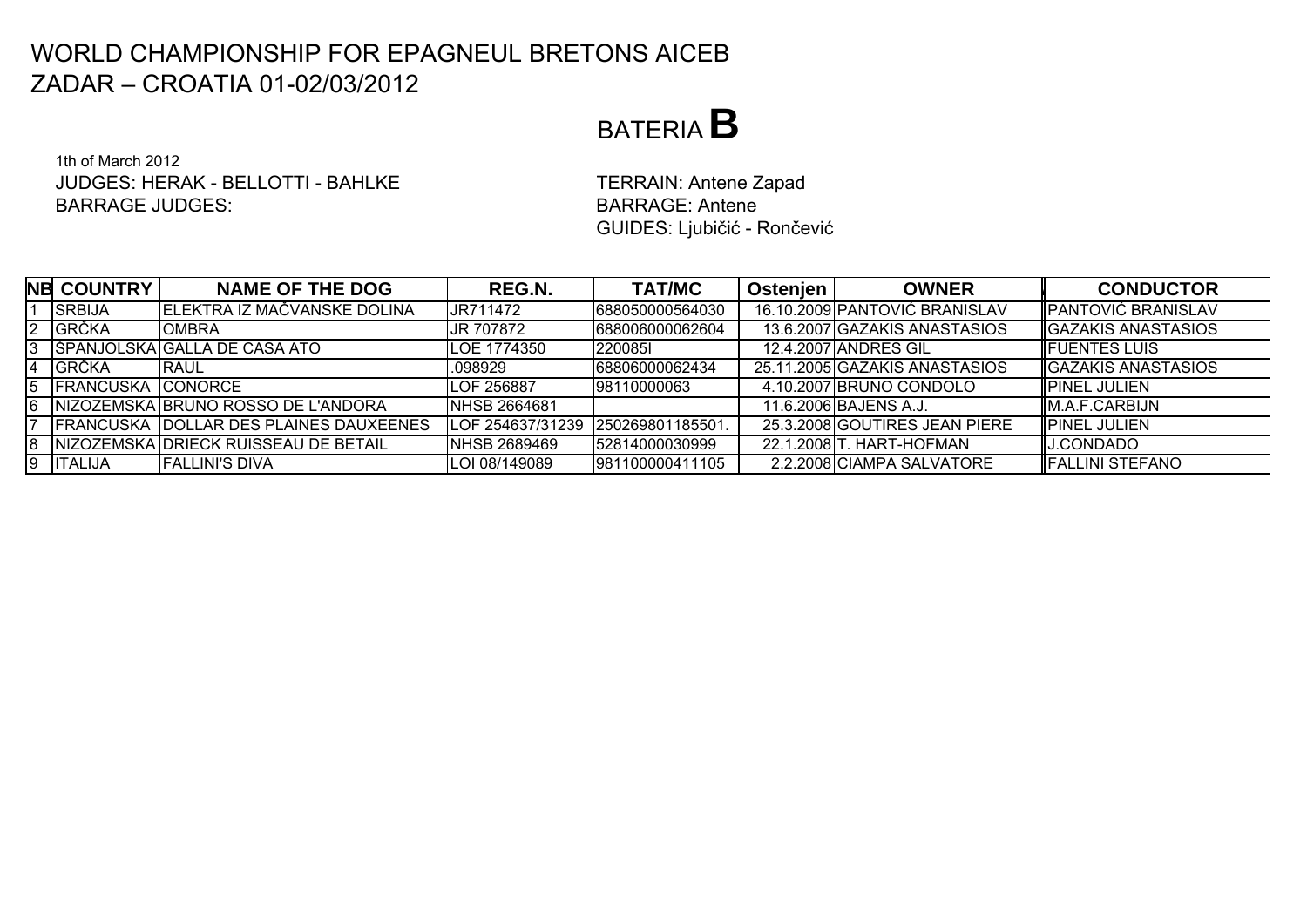## BATERIA**A**

1th of March 2012JUDGES: PIO - BRABLETZ - NAVRATILBARRAGE JUDGES:

 TERRAIN: Antene Istok BARRAGE: AnteneGUIDES: Pucar Vitori

|    | <b>NB COUNTRY</b> | <b>NAME OF THE DOG</b>                  | REG.N.                | <b>TAT/MC</b>     | Ostenjen | <b>OWNER</b>                                     | <b>CONDUCTOR</b>         |
|----|-------------------|-----------------------------------------|-----------------------|-------------------|----------|--------------------------------------------------|--------------------------|
|    |                   | <b>IFRANCUSKA ICREDO DE KERVEILLANT</b> | <b>ILOF 246298</b>    | I2FJP999          |          | 31.5.2007 LIONEL LOMBARDI                        | <b>IJONCOUR MARC</b>     |
|    | 2 BELGIJA         | IPANA V.D. AXELSE                       | <b>INHSB 2.637387</b> | 1528140000258991  |          | 28.1.2010 VAN LANGENBERG VOORJAVAN LANGENBERG V. |                          |
| 13 | <b>IHRVATSKA</b>  | IDIANA OD SPILE                         | <b>IHR 16463EB</b>    | 19100000343437.   |          | 10.4.2010 ČVRLJEVIĆ MARINO                       | <b>IČVRLJEVIĆ MARINO</b> |
| Ι4 |                   | INIZOZEMSKA IFALCO VAN 'T PATRIJZENVELD | <b>INHSB2737719</b>   | 981110000085915   |          | 23.12.2006 M.A.F. CARBJIN                        | IM.A.F.CARBIJN           |
|    |                   | 5 SPANJOLSKA CYCLONE DE L'ARDOUR        | <b>ILOE 1872060</b>   | 1250269801120703. |          | 31.8.2007 IIMAZ LEIZA                            | <b>IFUENTES LUIS</b>     |
|    | 6 SRBIJA          | <b>ROBIN II OD POŠTARA</b>              | UR708518              | 968000003547015   |          | 1.9.2006 MITROVIĆ DRAGAN                         | <b>IMARKO SELMI</b>      |
|    |                   | SPANJOLSKA GOLFA DE CASA ATO            | LOE 1774354           | 2200871           |          | 10.4.2007 GONZALES ALVAREZ                       | <b>IFUENTES LUIS</b>     |
|    | 8  ITALIJA        | IZERO                                   | LOI 10/4932           | 981100002193307   |          | 15.5.2009 CORTESI GIANCARLO                      | CORTESI GIANCARLO        |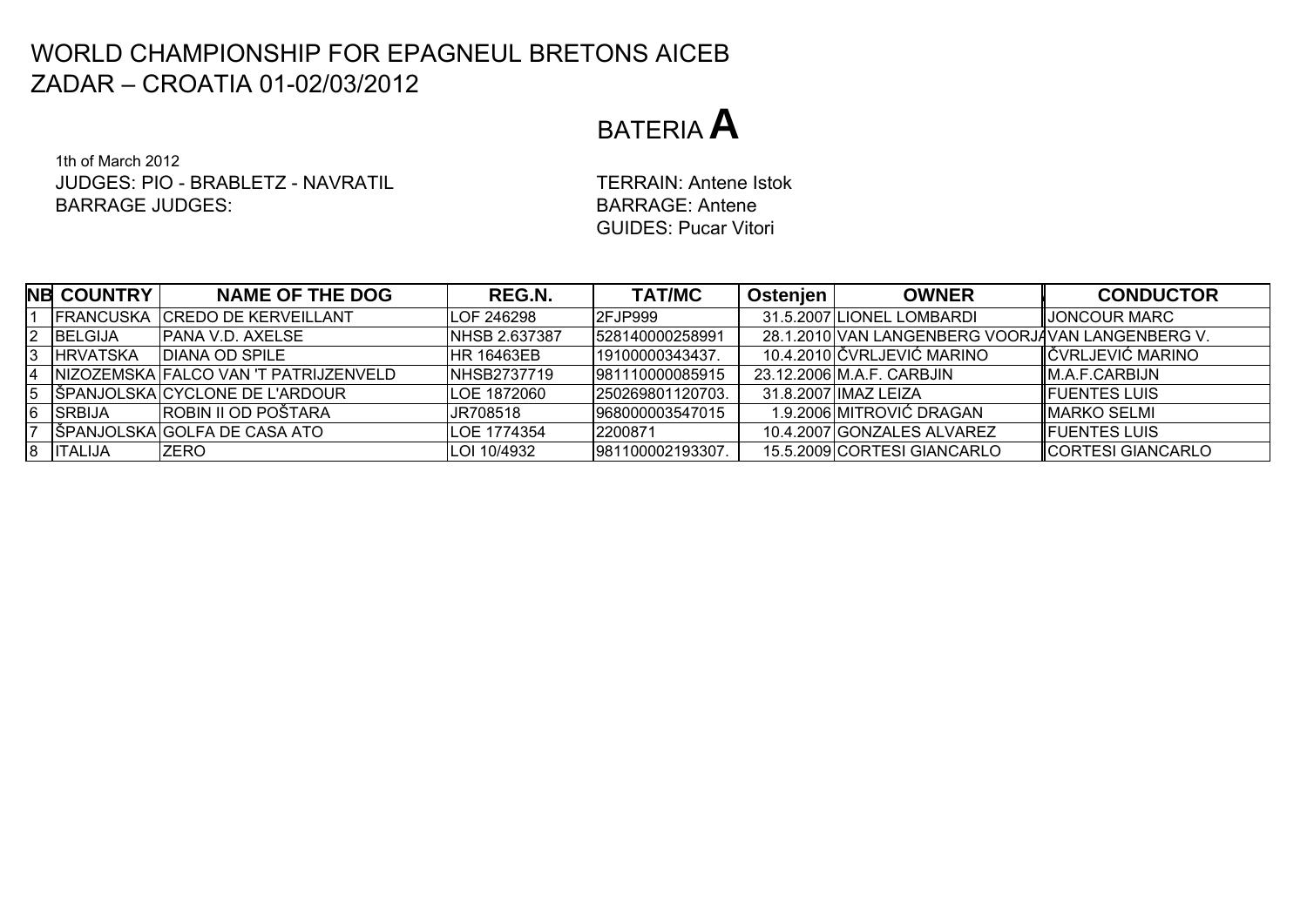#### **CATALOG**

|                 | NB COUNTRY               | <b>NAME OF THE DOG</b>                        | REG.N.               | <b>TAT/MC</b>    | Ostenjen | <b>OWNER</b>                                      | <b>CONDUCTOR</b>            |
|-----------------|--------------------------|-----------------------------------------------|----------------------|------------------|----------|---------------------------------------------------|-----------------------------|
| $\overline{1}$  | BELGIJA                  | <b>PANA V.D. AXELSE</b>                       | NHSB 2.637387        | 528140000258991  |          | 28.1.2010 VAN LANGENBERG VOORJAVAN LANGENBERG V.  |                             |
| امرا            | BELGIJA                  | <b>GAMIN DU BOIS DE BUISSERET</b>             | LOSH1014552          | <b>BHMJAI</b>    |          | 2.3.2007 VERMEER MURIEL                           | <b>VERMEER MURIEL</b>       |
|                 | <b>BELGIJA</b>           | HERMES DU BOIS DE BUISSERET                   | LOSH 958319          | <b>BHMUGO</b>    |          | 2.1.2008 VERMEER MURIEL                           | <b>VERMEER MURIEL</b>       |
| $\overline{4}$  | <b>FRANCUSKA</b>         | <b>DJAZZ DE LA PLUME PICARDE</b>              | LOF 250440           | 2FSE327          |          | 12.2.2008 ROGER GEORGES                           | <b>FUSILLIER ANDRE</b>      |
| $\overline{5}$  |                          | <b>FRANCUSKA DOLLAR DES PLAINES DAUXEENES</b> | LOF 254637/31239     | 250269801185501  |          | 25.3.2008 GOUTIRES JEAN PIERE                     | <b>PINEL JULIEN</b>         |
| $6\overline{6}$ | <b>FRANCUSKA CONORCE</b> |                                               | LOF 256887           | 98110000063      |          | 4.10.2007 BRUNO CONDOLO                           | <b>PINEL JULIEN</b>         |
| $\overline{7}$  |                          | <b>FRANCUSKA DJINN DE LA PLUME PICARDE</b>    | LOF 250441           | <b>2FSE326</b>   |          | 12.2.2008 LORCY DANIEL                            | <b>PINEL JULIEN</b>         |
| $\infty$        |                          | <b>FRANCUSKA CREDO DE KERVEILLANT</b>         | LOF 246298           | 2FJP999          |          | 31.5.2007 LIONEL LOMBARDI                         | <b>JONCOUR MARC</b>         |
| 9               | <b>GRČKA</b>             | <b>ARIS</b>                                   | 078667               | 985121012290784  |          | 10.6.2008 BATSIOUDIS DIMITRIOS                    | <b>BATSIOUDIS DIMITRIOS</b> |
|                 | 10 GRČKA                 | <b>RAUL</b>                                   | .098929              | 68806000062434   |          | 25.11.2005 GAZAKIS ANASTASIOS                     | <b>GAZAKIS ANASTASIOS</b>   |
|                 | 11 GRČKA                 | <b>OMBRA</b>                                  | JR 707872            | 688006000062604  |          | 13.6.2007 GAZAKIS ANASTASIOS                      | <b>GAZAKIS ANASTASIOS</b>   |
|                 | 12 GRČKA                 | <b>KELLY</b>                                  | .073796              | 982009105457691  |          | 5.10.2007 DIAKONARAKIS LYKOURGOMASTORAS APOSTOLOS |                             |
|                 | 13 GRČKA                 | <b>CREOLE DE KERVEILLANT</b>                  | 102863               | 939000001039400  |          | 10.9.2007 PAPAIOANNOU STAVROS                     | KAPANDRITI ATTIKIS          |
|                 | 14 HRVATSKA              | <b>MAJK</b>                                   | HR 13977             | 13977            |          | 23.4.2005 CAVO RINO                               | <b>CAVO RINO</b>            |
|                 | 15 HRVATSKA              | <b>IELF</b>                                   | <b>HR 15616EB</b>    | 191060000009458. |          | 20.9.2008 CAVO RINO                               | <b>CAVO RINO</b>            |
|                 | 16 HRVATSKA              | <b>DIANA OD SPILE</b>                         | <b>HR 16463EB</b>    | 19100000343437.  |          | 10.4.2010 ČVRLJEVIĆ MARINO                        | ČVRLJEVIĆ MARINO            |
|                 | 17 HRVATSKA              | <b>OLGA TANA OD HERAKA</b>                    | HR 13839             |                  |          | 14.4.2004 KURTA KLAUDIO                           | <b>KURTA KLAUDIO</b>        |
|                 | 18 HRVATSKA              | <b>BASKA BREVILLAQUA</b>                      | <b>HR 16269 EB</b>   | 16269            |          | 11.9.2009 KURTA KLAUDIO                           | <b>KURTA KLAUDIO</b>        |
|                 | 19 <b>ITALIJA</b>        | <b>ZERO</b>                                   | LOI 10/4932          | 981100002193307. |          | 15.5.2009 CORTESI GIANCARLO                       | <b>CORTESI GIANCARLO</b>    |
|                 | 20 ITALIJA               | <b>GEK</b>                                    | LOI 07/79158         | 981100000064465  |          | 6.1.2007 CORTESI GIANCARLO                        | <b>CORTESI GIANCARLO</b>    |
|                 | 21 ITALIJA               | <b>FALLINI'S DIVA</b>                         | LOI 08/149089        | 981100000411105  |          | 2.2.2008 CIAMPA SALVATORE                         | <b>FALLINI STEFANO</b>      |
|                 | 22 ITALIJA               | <b>MITO DI SAN MAMILIANO</b>                  | LOI 07/83            | 981100000473651  |          | 18.5.2006 LASCIAFARI FABIO                        | <b>LASCIAFARI FABIO</b>     |
|                 | 23 ITALIJA               | <b>FURIA</b>                                  | LOI 06/103715        | 941000000440191  |          | 20.5.2006 NICOLI REMO                             | <b>NICOLI REMO</b>          |
|                 | 24 ITALIJA               | <b>OSCAR DI SAN MAMILIANO</b>                 | LOI 09.1755          | 29.2.2008        |          | 29.2.2008 MORETTI MAURO                           | <b>SCARPECCI ROBERTO</b>    |
|                 |                          | 25 NIZOZEMSKA ALDI DE LOS BELARANES           | NHSB2612340          | 180111G          |          | 1.4.2005 C.A.M. TAATGEN-BOTMAN                    | <b>J. ROOIJAKKERS</b>       |
|                 |                          | 26 NIZOZEMSKA DRIECK RUISSEAU DE BETAIL       | NHSB 2689469         | 52814000030999   |          | 22.1.2008 T. HART-HOFMAN                          | <b>J.CONDADO</b>            |
|                 |                          | 27 NIZOZEMSKA BRUNO ROSSO DE L'ANDORA         | NHSB 2664681         |                  |          | 11.6.2006 BAJENS A.J.                             | M.A.F.CARBIJN               |
|                 |                          | 28 NIZOZEMSKA PALAMALMENS ETO'O               | <b>NHSB2712171</b>   | 752000990005416  |          | 16.2.2008 T. HART-HOFMAN                          | <b>J.CONDADO</b>            |
|                 |                          | 29 NIZOZEMSKA FALCO VAN 'T PATRIJZENVELD      | NHSB2737719          | 981110000085915  |          | 23.12.2006 M.A.F. CARBJIN                         | M.A.F.CARBIJN               |
|                 | 30 POLJSKA               | <b>NAIKE</b>                                  | <b>PKR VII-9975</b>  | 977200005385903  |          | 9.2.2005 MICHAK SKRZEK                            | <b>GIUSEPPE MOLINARI</b>    |
| 31              | POLJSKA                  | <b>BRYAN</b>                                  | <b>PKR VII-11891</b> | 981100002117801  |          | 15.1.2009 IZABELA MOLINARI                        | <b>GIUSEPPE MOLINARI</b>    |
|                 | 32 SRBIJA                | ŽIRO                                          | JR 710992            | 688050           |          | 18.6.2009 FIŠEKOVIĆ MIODRAG                       | JOKŠIĆ MIĆA                 |
|                 | 33 SRBIJA                | MAGNUM II DEL CUORE GRANDE                    | JR709354             | 688050000668394  |          | 5.4.2008 JOKŠIĆ MIĆA                              | JOKŠIĆ MIĆA                 |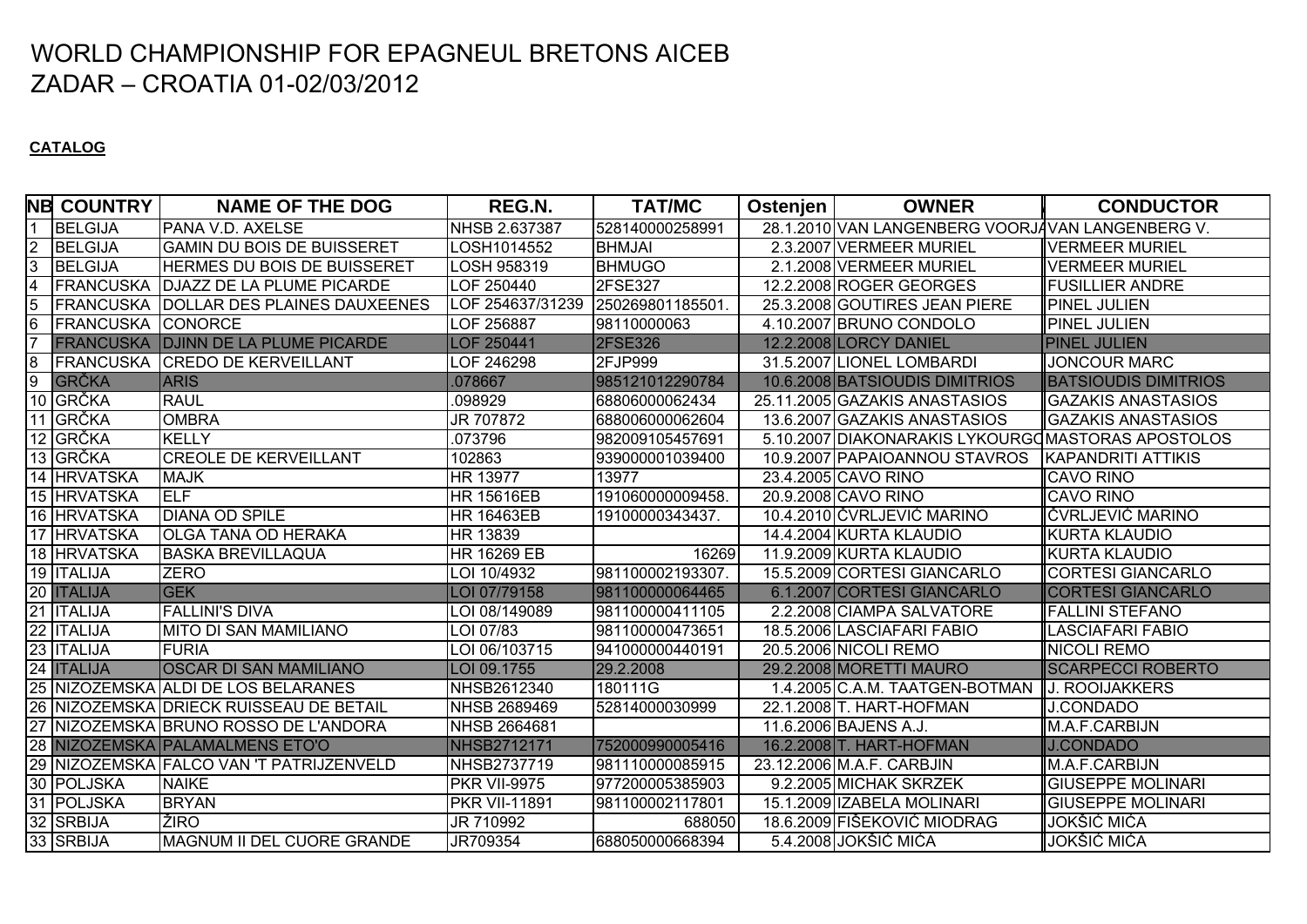| 34 SRBIJA | ROBIN II OD POŠTARA               | JR708518    | 968000003547015  | 1.9.2006 MITROVIĆ DRAGAN      | <b>MARKO SELMI</b>        |
|-----------|-----------------------------------|-------------|------------------|-------------------------------|---------------------------|
| 35 SRBIJA | ELEKTRA IZ MAČVANSKE DOLINA       | JR711472    | 688050000564030  | 16.10.2009 PANTOVIĆ BRANISLAV | <b>PANTOVIĆ BRANISLAV</b> |
|           | 36 ŠPANJOLSKA CYCLONE DE L'ARDOUR | LOE 1872060 | 250269801120703. | 31.8.2007 IMAZ LEIZA          | <b>FUENTES LUIS</b>       |
|           | 37 ŠPANJOLSKA GOLFA DE CASA ATO   | LOE 1774354 | 2200871          | 10.4.2007 GONZALES ALVAREZ    | <b>FUENTES LUIS</b>       |
|           | 38 SPANJOLSKA GALLA DE CASA ATO   | LOE 1774350 | 2200851          | 12.4.2007 ANDRES GIL          | <b>FUENTES LUIS</b>       |
|           | 39 ŠPANJOLSKA ISKAR DE CASA ATO   | LOE 1876381 | 941000011715269. | 1.2.2009 JAIME LOZANO         | <b>FUENTES LUIS</b>       |
|           | 40 SPANJOLSKA ALENEKGI CYLL       | LOE 1739464 | 0093291          | 4.10.2007 JULEN GUTIERREZ     | MANOLO BLANCO             |
|           | 41 ŠVICARSKA CHICO DES PIGENETTES | LOS663209   | 2FLD405          | 3.2.2007 GENOUD ELISABETH     | <b>HYTIER BRUNO</b>       |
|           |                                   |             |                  |                               |                           |
|           |                                   |             |                  |                               |                           |
|           |                                   |             |                  |                               |                           |
|           |                                   |             |                  |                               |                           |
|           |                                   |             |                  |                               |                           |
|           |                                   |             |                  |                               |                           |
|           |                                   |             |                  |                               |                           |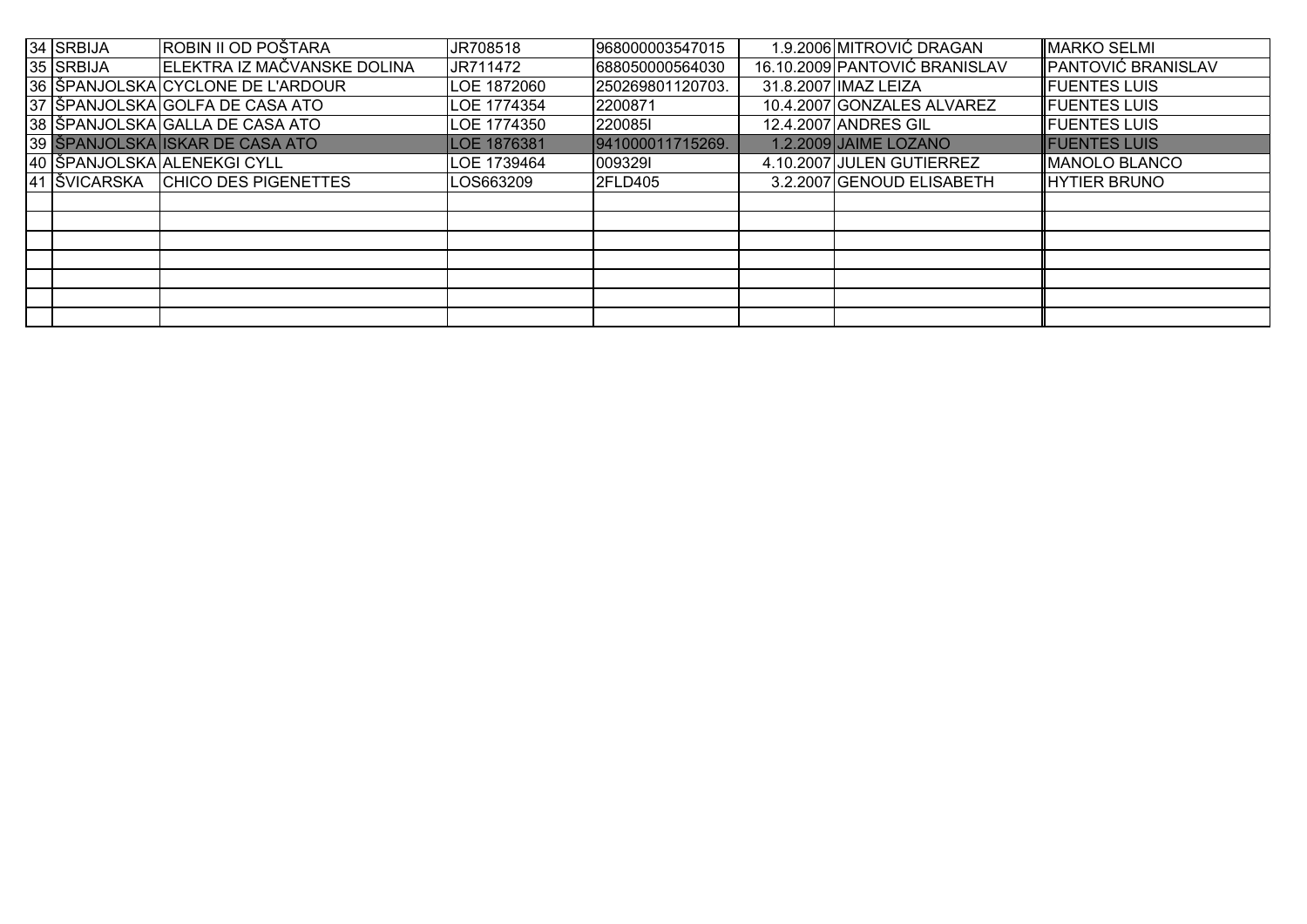**CATALOG**

**MORFOLOGIA**

| <b>NB</b>               | <b>COUNTRY</b>    | <b>NAME OF THE DOG</b>            | REG.N.                            | <b>TAT/MC</b>    | <b>CONDUCTOR</b>            | <b>JUDGE 1 JUDGE 2</b> |
|-------------------------|-------------------|-----------------------------------|-----------------------------------|------------------|-----------------------------|------------------------|
|                         | <b>BELGIJA</b>    | PANA V.D. AXELSE                  | NHSB 2.637387                     | 528140000258991  | VAN LANGENBERG VOORJAGER    |                        |
| <u>ر</u>                | <b>BELGIJA</b>    | <b>GAMIN DU BOIS DE BUISSERET</b> | LOSH1014552                       | <b>BHMJAI</b>    | <b>VERMEER MURIEL</b>       |                        |
| ادی                     | <b>BELGIJA</b>    | HERMES DU BOIS DE BUISSERET       | LOSH 958319                       | <b>BHMUGO</b>    | <b>VERMEER MURIEL</b>       |                        |
| $\overline{\mathbf{4}}$ | FRANCUSKA         | DJAZZ DE LA PLUME PICARDE         | LOF 250440                        | 2FSE327          | <b>FUSILLIER ANDRE</b>      |                        |
| $\overline{5}$          | FRANCUSKA         | DOLLAR DES PLAINES DAUXEENES      | LOF 254637/31239 250269801185501. |                  | <b>PINEL JULIEN</b>         |                        |
| 6                       | FRANCUSKA         | <b>CONORCE</b>                    | LOF 256887                        | 98110000063      | <b>PINEL JULIEN</b>         |                        |
| $\overline{7}$          | <b>FRANCUSKA</b>  | <b>DJINN DE LA PLUME PICARDE</b>  | <b>LOF 250441</b>                 | <b>2FSE326</b>   | <b>PINEL JULIEN</b>         |                        |
| $\overline{8}$          | FRANCUSKA         | <b>CREDO DE KERVEILLANT</b>       | OF 246298                         | 2FJP999          | <b>JONCOUR MARC</b>         |                        |
| 9                       | <b>GRČKA</b>      | <b>ARIS</b>                       | .078667                           | 985121012290784  | <b>BATSIOUDIS DIMITRIOS</b> |                        |
| 10                      | <b>GRČKA</b>      | <b>RAUL</b>                       | .098929                           | 68806000062434   | <b>GAZAKIS ANASTASIOS</b>   |                        |
| 11                      | <b>GRČKA</b>      | <b>OMBRA</b>                      | JR 707872                         | 688006000062604  | <b>GAZAKIS ANASTASIOS</b>   |                        |
| 12                      | GRČKA             | <b>KELLY</b>                      | 073796                            | 982009105457691  | <b>MASTORAS APOSTOLOS</b>   |                        |
| 13                      | GRČKA             | <b>CREOLE DE KERVEILLANT</b>      | 102863                            | 939000001039400  | <b>KAPANDRITI ATTIKIS</b>   |                        |
| 14                      | <b>HRVATSKA</b>   | <b>MAJK</b>                       | HR 13977                          | 13977            | <b>CAVO RINO</b>            |                        |
| 15                      | <b>HRVATSKA</b>   | ELF                               | <b>HR 15616EB</b>                 | 191060000009458. | <b>CAVO RINO</b>            |                        |
| 16                      | <b>HRVATSKA</b>   | <b>DIANA OD SPILE</b>             | <b>HR 16463EB</b>                 | 19100000343437.  | ČVRLJEVIĆ MARINO            |                        |
| 17                      | <b>HRVATSKA</b>   | <b>OLGA TANA OD HERAKA</b>        | HR 13839                          |                  | <b>KURTA KLAUDIO</b>        |                        |
| 18                      | <b>HRVATSKA</b>   | <b>BASKA BREVILLAQUA</b>          | HR 16269 EB                       |                  | 16269 KURTA KLAUDIO         |                        |
| 19                      | <b>ITALIJA</b>    | <b>ZERO</b>                       | LOI 10/4932                       | 981100002193307. | <b>CORTESI GIANCARLO</b>    |                        |
| 20                      | <b>ITALIJA</b>    | <b>GEK</b>                        | LOI 07/79158                      | 981100000064465  | <b>CORTESI GIANCARLO</b>    |                        |
| 21                      | <b>ITALIJA</b>    | <b>FALLINI'S DIVA</b>             | LOI 08/149089                     | 981100000411105  | FALLINI STEFANO             |                        |
| 22                      | <b>ITALIJA</b>    | <b>MITO DI SAN MAMILIANO</b>      | LOI 07/83                         | 981100000473651  | <b>LASCIAFARI FABIO</b>     |                        |
| 23                      | <b>ITALIJA</b>    | <b>FURIA</b>                      | LOI 06/103715                     | 941000000440191  | <b>NICOLI REMO</b>          |                        |
| 24                      | <b>ITALIJA</b>    | <b>OSCAR DI SAN MAMILIANO</b>     | LOI 09.1755                       | 29.2.2008        | <b>SCARPECCI ROBERTO</b>    |                        |
| 25                      | NIZOZEMSKA        | ALDI DE LOS BELARANES             | NHSB2612340                       | 180111G          | <b>J. ROOIJAKKERS</b>       |                        |
|                         | <b>NIZOZEMSKA</b> | <b>BRUNO ROSSO DE L'ANDORA</b>    | NHSB 2664681                      |                  | M.A.F.CARBIJN               |                        |
| 26                      | NIZOZEMSKA        | <b>DRIECK RUISSEAU DE BETAIL</b>  | NHSB 2689469                      | 52814000030999   | <b>J.CONDADO</b>            |                        |
| 27                      | <b>NIZOZEMSKA</b> | <b>PALAMALMENS ETO'O</b>          | NHSB2712171                       | 752000990005416  | J.CONDADO                   |                        |
| 28                      | NIZOZEMSKA        | <b>FALCO VAN 'T PATRIJZENVELD</b> | NHSB2737719                       | 981110000085915  | M.A.F.CARBIJN               |                        |
| 29                      | POLJSKA           | <b>NAIKE</b>                      | <b>PKR VII-9975</b>               | 977200005385903  | <b>GIUSEPPE MOLINARI</b>    |                        |
| 30                      | <b>POLJSKA</b>    | <b>BRYAN</b>                      | <b>PKR VII-11891</b>              | 981100002117801  | <b>GIUSEPPE MOLINARI</b>    |                        |
| 31                      | <b>SRBIJA</b>     | ŽIRO                              | JR 710992                         |                  | 688050 JOKŠIĆ MIĆA          |                        |
| 32                      | <b>SRBIJA</b>     | MAGNUM II DEL CUORE GRANDE        | JR709354                          | 688050000668394  | <b>JOKŠIĆ MIĆA</b>          |                        |